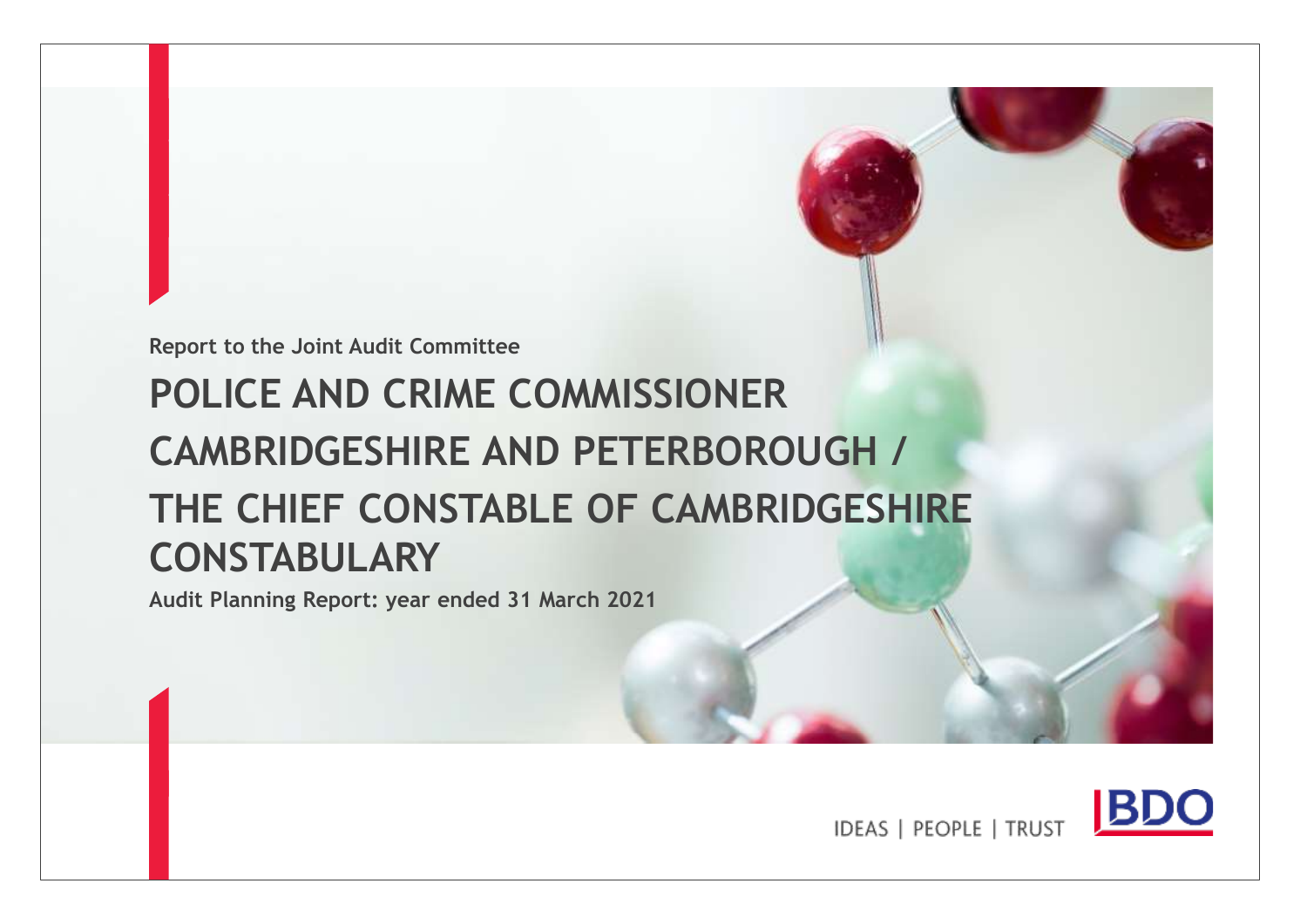<span id="page-1-0"></span>

## **CONTENTS**

| $\mathbf{1}$   | Introduction                                     | $\overline{3}$ |
|----------------|--------------------------------------------------|----------------|
|                | Welcome                                          | 3              |
| $\overline{2}$ | <b>Executive summary</b>                         | $\overline{4}$ |
|                | Scope and materiality                            | 4              |
|                | Audit strategy                                   | 5              |
|                | Audit risks overview                             | 6              |
|                | Independence and fees                            | 7              |
| $\overline{3}$ | Audit scope and objectives                       | 8              |
|                | Overview                                         | 8              |
|                | Audit scope entities, components and audit risks | 9              |
|                | Provisional audit timeline                       | 10             |
|                | BDO team                                         | 11             |
| $\overline{4}$ | Audit risks                                      | 12             |
|                | Overview                                         | 12             |
|                | Management override of controls                  | 13             |
|                | Expenditure recognition                          | 14             |
|                | Valuation of non-current assets                  | 15             |
|                | Valuation of pension liability                   | 16             |
|                | Related party transactions                       | 17             |
|                | Use of Resources                                 | 18             |
|                |                                                  |                |

|   | Financial sustainability (use of resources) | 19 |
|---|---------------------------------------------|----|
|   | Collaboration (use of resources)            | 20 |
| 5 | Other matters                               | 21 |
|   | Other matters requiring further discussion  | 21 |
|   | Going concern                               | 22 |
|   | Irregularities (including fraud)            | 23 |
|   |                                             |    |
|   | Accounting estimates                        | 74 |
|   | IT general controls                         | 25 |
|   | FRC Ethical Standard (December 2019)        | 26 |
| 6 | Independence                                | 27 |
|   | Independence                                | 27 |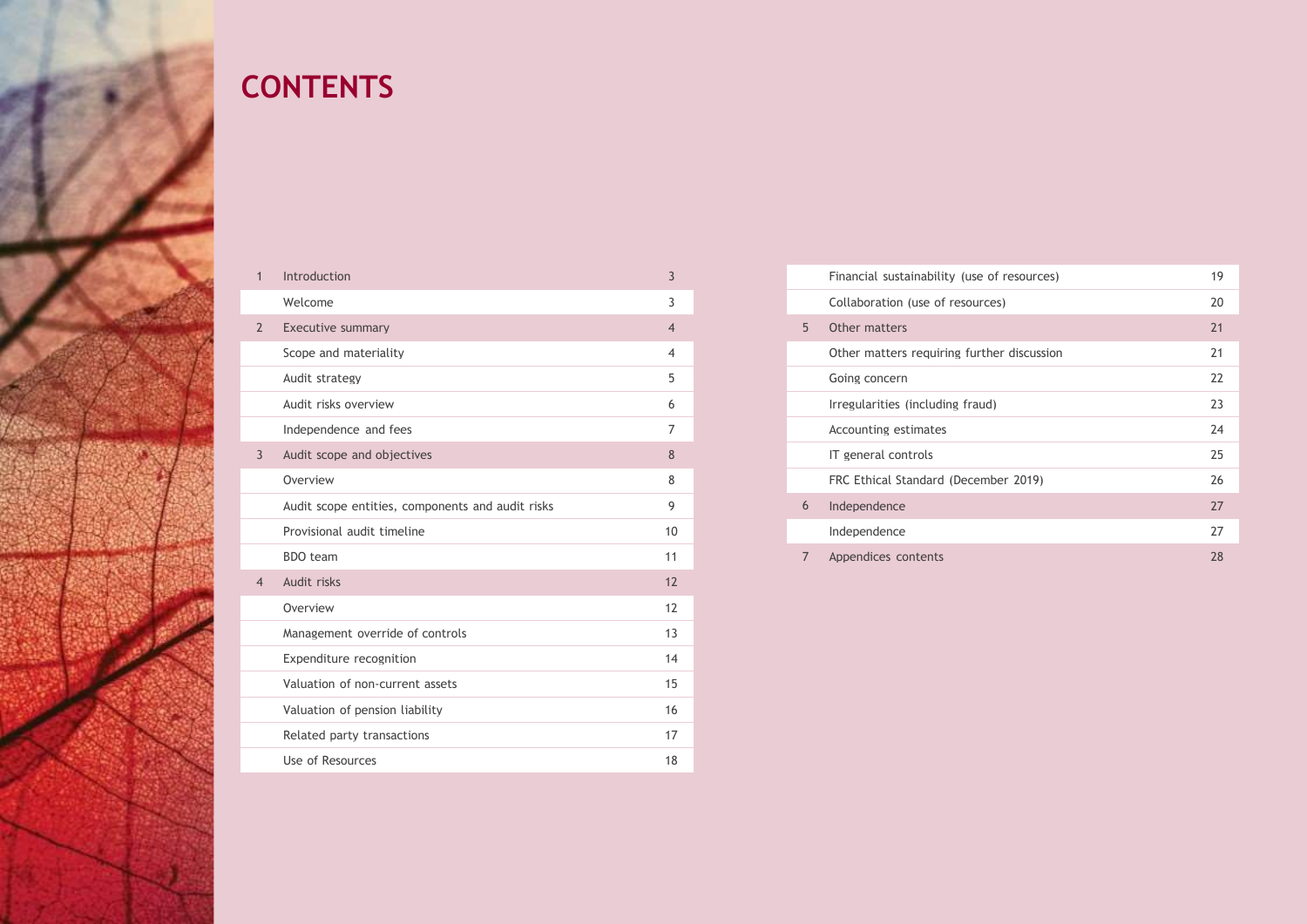### <span id="page-2-0"></span>**WELCOME**

#### **[CONTENTS](#page-1-0)**

[Welcome](#page-2-0)

[Executive summary](#page-3-0)

[Audit scope and objectives](#page-7-0)

[Audit risks](#page-11-0)

[Other matters](#page-20-0)

[Independence](#page-26-0)

[Appendices contents](#page-27-0)

We have pleasure in presenting our Audit Planning Report to the Joint Audit Committee of the Police and Crime Commissioner Cambridgeshire and Peterborough (the "PCC") and the Chief Constable for Cambridgeshire Constabulary (the "Chief Constable"). This report forms a key part of our communication strategy with you, a strategy which is designed to promote effective two way communication throughout the audit process with those charged with governance.

It summarises the planned audit strategy for the year ended 31 March 2021 in respect of our audit of the financial statements and use of resources; comprising materiality, key audit risks and the planned approach to these; together with timetable and the BDO team.

The planned audit strategy has been discussed with management to ensure that it incorporates developments in the business during the year under review, the results for the year to date and other required scope changes.

This report contains matters which should properly be considered by the Force as a whole. We expect that the Joint Audit Committee will refer such matters to the PCC and Chief Constable, together with any recommendations, as it considers appropriate.

We look forward to discussing this plan with you at the Joint Audit Committee meeting on 29 April 2021 and to receiving your input on the scope and approach.

In the meantime if you would like to discuss any aspects in advance of the meeting please contact one of the team.

Rachel Brittain

21 April 2021



#### **Rachel Brittain Engagement Lead**

t: +44 (0)20 7893 2362 m: +44 (0)7971 716487 e: rachel.brittain@bdo.co.uk



#### **Matthew Weller Manager**

t: +44(0)1473 320804 e: matthew.weller@bdo.co.uk



#### **Anmol Uppal Audit Senior**

t: +44(0)20 3219 4109 e: anmol.uppal@bdo.co.uk

This report has been prepared solely for the use of the Joint Audit Committee and Those Charged with Governance. In preparing this report we do not accept or assume responsibility for any other purpose or to any other person. For more information on our respective responsibilities please see the appendices.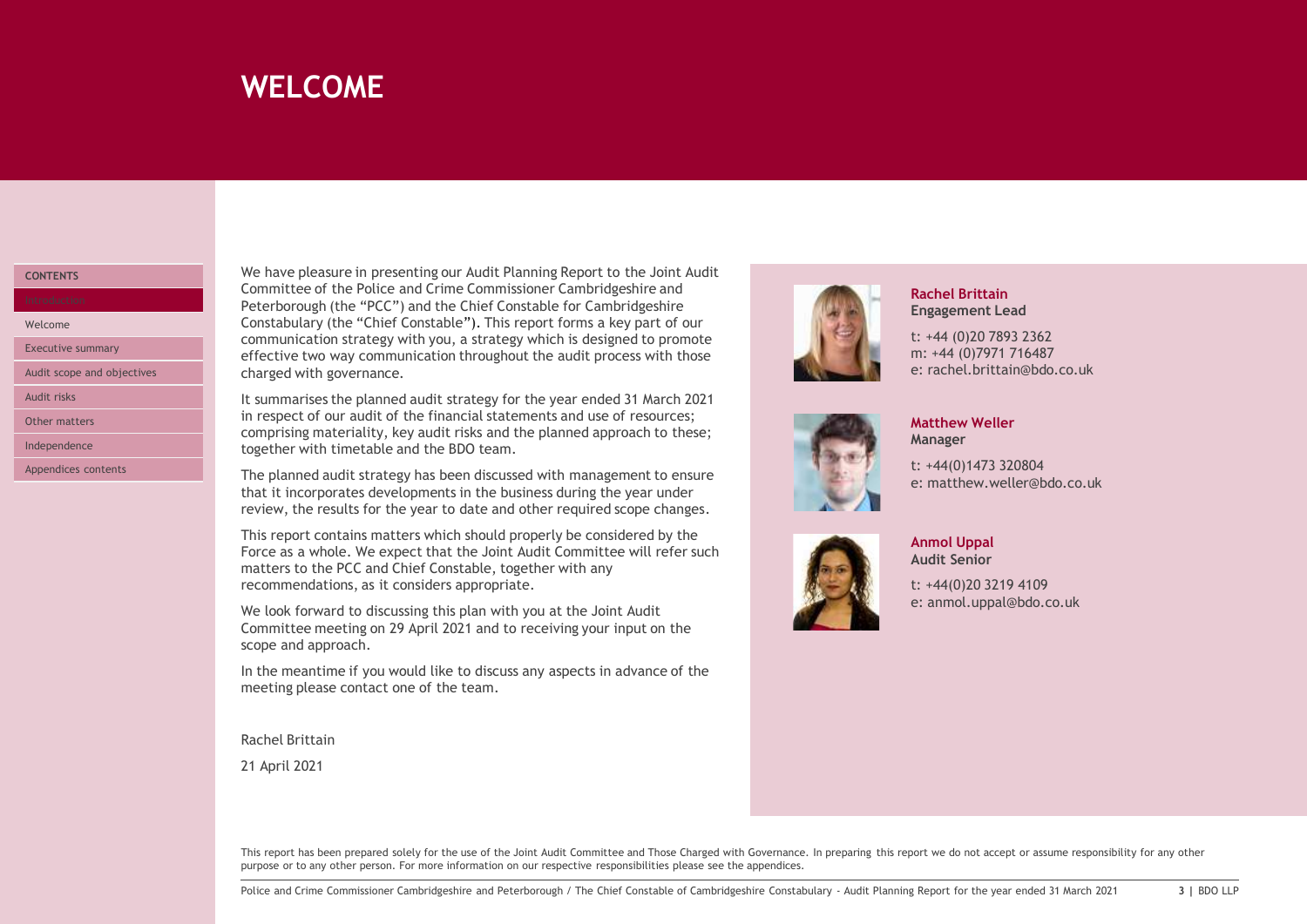# <span id="page-3-0"></span>**SCOPE AND MATERIALITY**

Executive summary

#### **[CONTENTS](#page-1-0)**

[Introduction](#page-2-0)

[Scope and materiality](#page-3-0)

[Audit strategy](#page-4-0)

[Audit risks overview](#page-5-0)

[Independence and fees](#page-6-0)

[Audit scope and objectives](#page-7-0)

[Audit risks](#page-11-0)

[Other matters](#page-20-0)

[Independence](#page-26-0)

[Appendices contents](#page-27-0)

This summary provides an overview of the key audit matters that we believe are important to the Joint Audit Committee in reviewing the planned audit strategy for the PCC Group for the year ending 31 March 2021.

It is also intended to promote effective communication and discussion and to ensure that the audit strategy appropriately incorporates input from those charged with governance.

#### **Audit scope**

The scope of the audit is determined by the National Audit Office's Code of Audit Practice that sets out what local auditors are required to do to fulfil their statutory responsibilities under the Local Audit and Accountability Act 2014. This includes: auditing the financial statements and consolidated entities (together the 'Group'); reviewing the arrangements to secure value for money through the economic, efficient and effective use of its resources; and, where appropriate, exercising the auditor's wider reporting powers and duties. The Code of Audit Practice was updated with effect from 1 April 2020 and as a consequence the scope of the use of resources work has changed for the year ended 31 March 2021. More information on this change is included on page 18.

Our approach is designed to ensure we obtain the requisite level of assurance in accordance with applicable laws, appropriate standards and guidance issued by the National Audit Office.

#### **Materiality**

Planning materiality for the Group and Chief Constable, used for the pension fund only, will be set at 2% of the prior year pension fund liability. Specific materiality for income and expenditure and other balance sheet items will be set at 2.25% of prior year net cost of services expenditure. Planning materiality for the PCC will be set at 2% of prior year gross assets.

We have considered the results of the prior year audit and have increased the materiality levels accordingly. We also have an improved understanding of the financial statements and the users of the accounts, which supports using a higher materiality level. This will be revisited when the draft financial statements are received for audit.

Although materiality is the judgement of the engagement lead, the Joint Audit Committee is obliged to satisfy themselves that the materiality chosen is appropriate for the scope of the audit.

| <b>ENTITY</b>                                                    | <b>Materiality -</b><br><b>Pension Fund</b> | <b>Pension fund</b><br>clearly trivial<br>threshold | <b>Specific materiality</b><br>$ 18E /$ other<br>balance sheet items | <b>I&amp;E</b> / other balance<br>sheet items clearly<br>trivial threshold |
|------------------------------------------------------------------|---------------------------------------------|-----------------------------------------------------|----------------------------------------------------------------------|----------------------------------------------------------------------------|
| Group                                                            | 31,000,000                                  | 1.550.000                                           | 4,000,000                                                            | 200,000                                                                    |
| Police and Crime Commissioner Cambridgeshire and<br>Peterborough | $\overline{\phantom{a}}$                    | $\overline{\phantom{0}}$                            | 1,700,000                                                            | 85,000                                                                     |
| The Chief Constable of Cambridgeshire Constabulary               | 30,900,000                                  | 1,545,000                                           | 3,800,000                                                            | 190,000                                                                    |

Police and Crime Commissioner Cambridgeshire and Peterborough / The Chief Constable of Cambridgeshire Constabulary - Audit Planning Report for the year ended 31 March 2021 **4 |** BDO LLP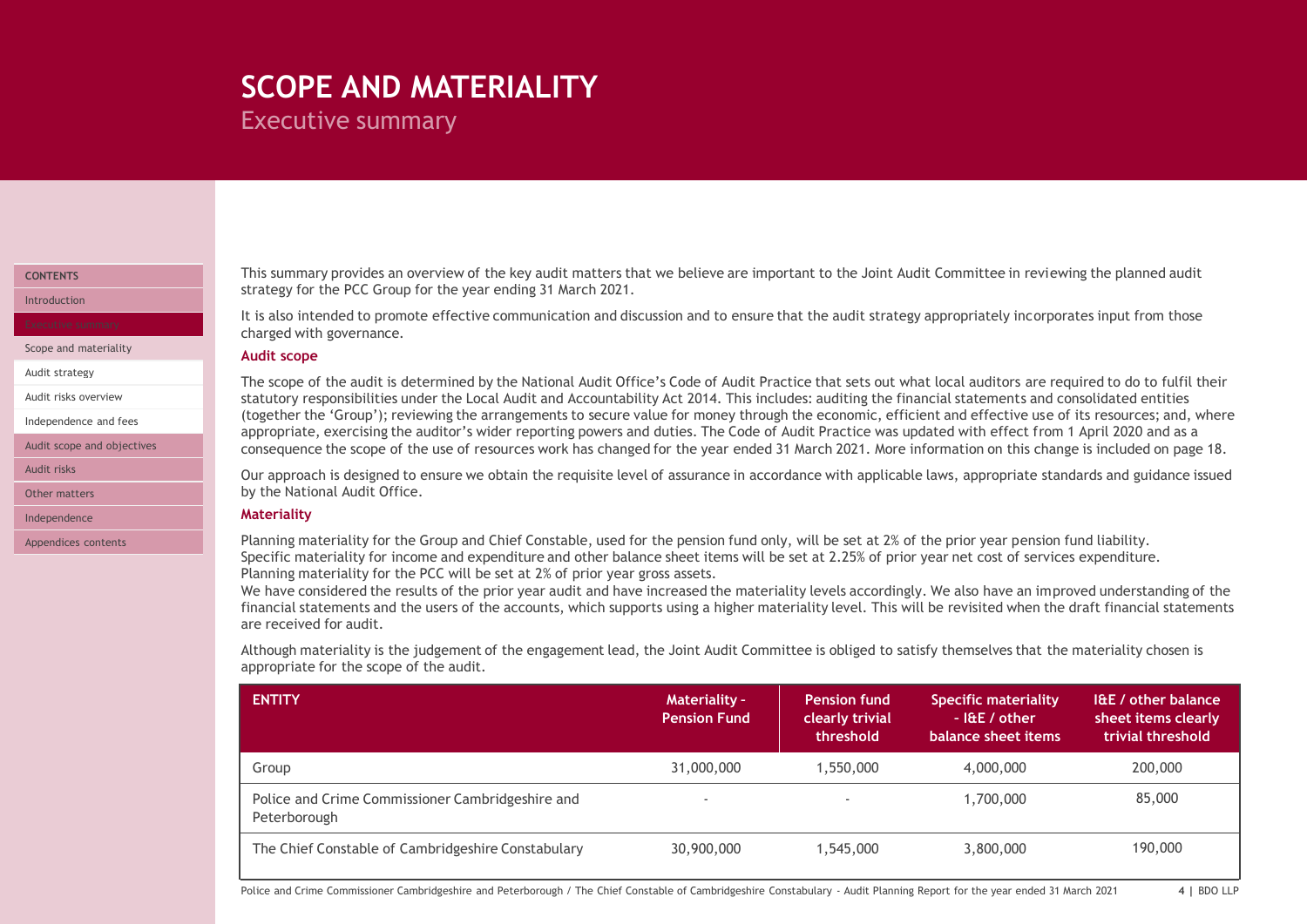### <span id="page-4-0"></span>**AUDIT STRATEGY** Executive summary

#### **[CONTENTS](#page-1-0)**

[Introduction](#page-2-0)

[Scope and materiality](#page-3-0)

[Audit strategy](#page-4-0)

[Audit risks overview](#page-5-0)

[Independence and fees](#page-6-0)

[Audit scope and objectives](#page-7-0)

[Audit risks](#page-11-0)

[Other matters](#page-20-0)

[Independence](#page-26-0)

[Appendices contents](#page-27-0)



Our audit strategy is predicated on a risk based approach, so that audit work is focused on the areas of the financial statements where the risk of material misstatement is assessed to be higher, or where there is a risk that the organisation has not made proper arrangements for securing economy, efficiency and effectiveness in its use of resources.

We have discussed the changes to the PCC and Chief Constable systems and controls in the year with management and obtained their own view of potential audit risk in order to update our understanding of the Group's activities and to determine which risks impact on the numbers and disclosures in the financial statements, or on its arrangements for securing economy, efficiency and effectiveness in its use of resources. We will continue to update this assessment throughout the audit.

The table on the next page summarises our planned approach to audit risks identified.

There has been no significant change to audit risks identified or their classification as compared to the prior year. All material areas will be subject to a substantive approach.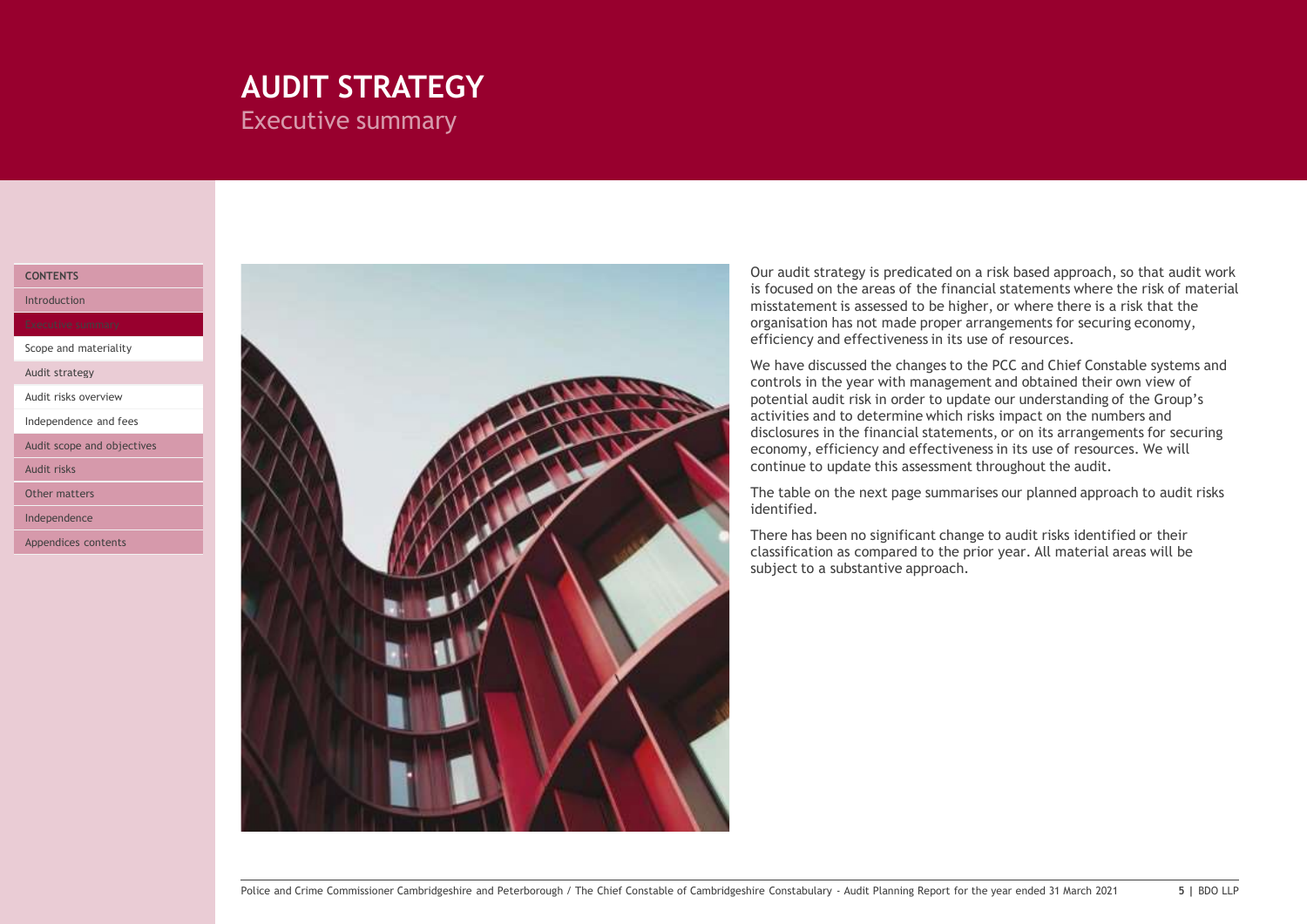# <span id="page-5-0"></span>**AUDIT RISKS OVERVIEW**

Executive summary

| <b>CONTENTS</b> |  |  |  |  |
|-----------------|--|--|--|--|
|                 |  |  |  |  |

[Introduction](#page-2-0)

[Scope and materiality](#page-3-0)

[Audit strategy](#page-4-0)

[Audit risks overview](#page-5-0)

[Independence and fees](#page-6-0)

[Audit scope and objectives](#page-7-0)

[Audit risks](#page-11-0)

[Other matters](#page-20-0)

[Independence](#page-26-0)

[Appendices contents](#page-27-0)

| <b>Risk identified</b>                      | <b>Risk rating</b> | <b>Fraud risk</b><br>present | <b>Testing approach</b> | Impact of significant judgements<br>and estimates |
|---------------------------------------------|--------------------|------------------------------|-------------------------|---------------------------------------------------|
| Management override of controls             | Significant        | Yes                          | Substantive             | Medium                                            |
| Expenditure recognition                     | Significant        | Yes                          | Substantive             | Low                                               |
| Valuation of non-current assets             | Significant        | <b>No</b>                    | Substantive             | High                                              |
| Valuation of pension liability              | Significant        | <b>No</b>                    | Substantive             | High                                              |
| Related party transactions                  | Normal             | <b>No</b>                    | Substantive             | Low                                               |
| Financial sustainability (use of resources) | Significant        | N/A                          | N/A                     | N/A                                               |
| Collaboration (use of resources)            | Significant        | N/A                          | N/A                     | N/A                                               |

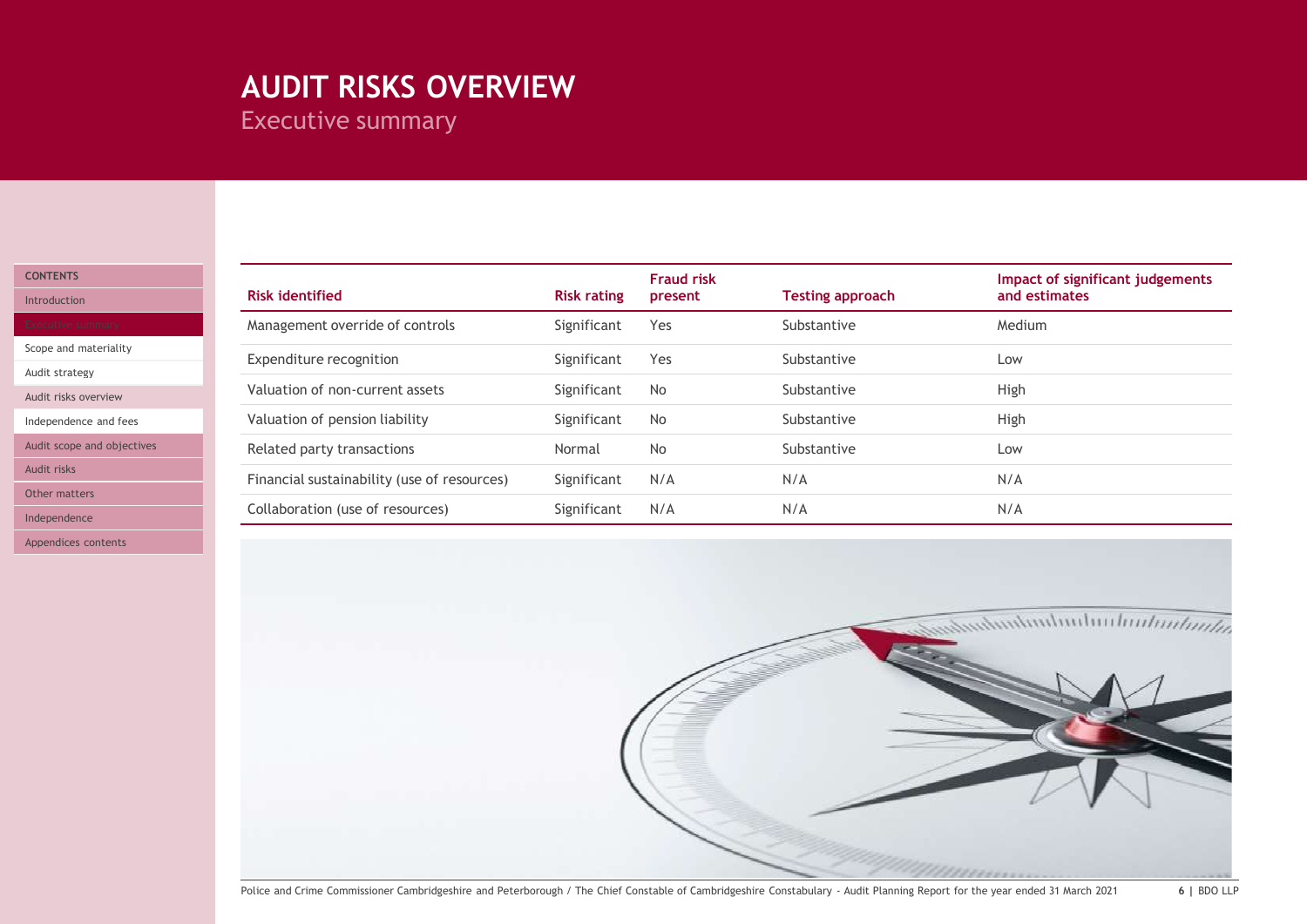### <span id="page-6-0"></span>**INDEPENDENCE AND FEES**

### Executive summary

#### **[CONTENTS](#page-1-0)**

[Introduction](#page-2-0)

[Scope and materiality](#page-3-0)

[Audit strategy](#page-4-0)

[Audit risks overview](#page-5-0)

[Independence and fees](#page-6-0)

[Audit scope and objectives](#page-7-0)

[Audit risks](#page-11-0)

[Other matters](#page-20-0)

[Independence](#page-26-0)

[Appendices contents](#page-27-0)

#### **Independence**

We confirm that the firm complies with the Financial Reporting Council's Ethical Standard for Auditors and, in our professional judgement, is independent.

#### **Fees**

|                                                                  | 2020/21              | 2019/20              |
|------------------------------------------------------------------|----------------------|----------------------|
| Police and Crime Commissioner Cambridgeshire<br>and Peterborough | £23,360 <sup>2</sup> | £23,360              |
| The Chief Constable of Cambridgeshire<br>Constabulary            | £11,550 <sup>2</sup> | £11,550              |
| Additional audit fee: recurring                                  | £16,4141             | £16,414 <sup>1</sup> |
| Additional audit fee: non-recurring                              |                      | £7,8341              |
| <b>Total audit fees</b>                                          | <b>TBC</b>           | £59,158              |
| Fees for non-audit services                                      |                      |                      |
| Total non-audit services fees                                    |                      |                      |
| <b>Total fees</b>                                                | <b>TBC</b>           | £59,158              |

#### **Fee variances**

#### **<sup>1</sup>Recurring increase to Scale Fee**

The Public Sector Audit Appointments Limited (PSAA) scale fee is largely based on the historical position and so, it does not reflect any of the changes in audit scope and depth linked to current audit requirements for property, plant and equipment or pensions liability valuation work. An additional fee has been proposed for 2019/20 to cover the costs associated with increased regulatory requirements. A further additional fee has also been proposed for one off overrun events in 2019/20. This fee is a proposal and is currently being agreed with PSAA.

#### **<sup>2</sup>Use of resources fee variance**

The audit fee is based on audit scope under the Code of Audit Practice. A new Code is effective for periods commencing 1 April 2020, which significantly increases the work of auditors for reporting on a body's use of resources. We will propose a fee variation in respect of this once additional procedures have been fully scoped.

#### **Amendments to the proposed fees**

If we need to propose any amendments to the fees during the course of the audit, where our assessment of risk and complexity are significantly different from those reflected in the proposed fee or where we are required to carry out work in exercising our additional powers and duties, we will first discuss this with management. Where this requires a variation to the scale fee set by PSAA we will seek approval from PSAA. If necessary, we will also prepare a report outlining the reasons why the fee needs to change for discussion with the Joint Audit Committee.

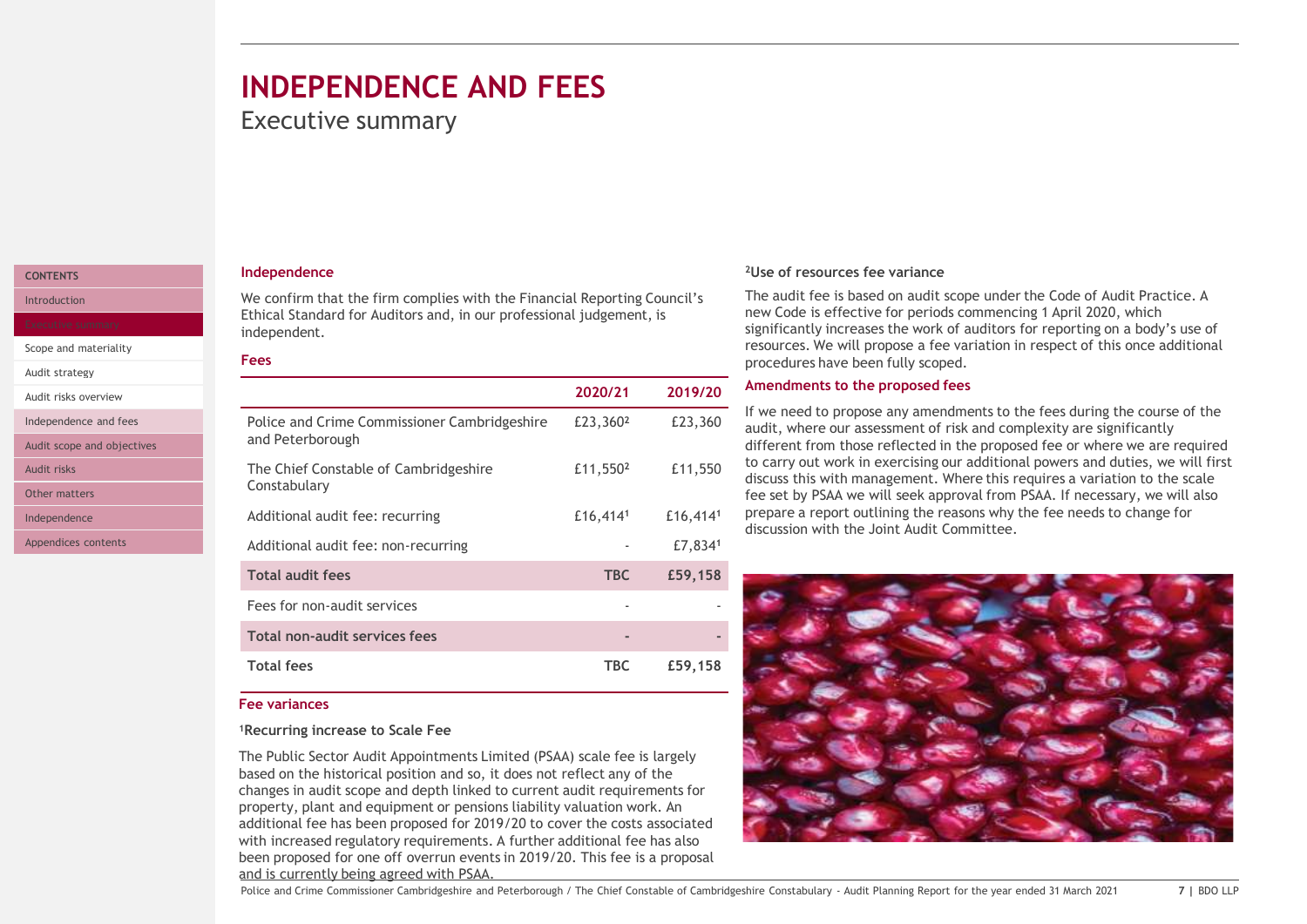### <span id="page-7-0"></span>Audit scope and objectives **OVERVIEW**

#### **[CONTENTS](#page-1-0)**

[Introduction](#page-2-0)

[Executive summary](#page-3-0)

#### [Overview](#page-7-0)

[Audit scope entities, components](#page-8-0)  and audit risks

[Provisional audit timeline](#page-9-0)

[BDO team](#page-10-0)

[Audit risks](#page-11-0)

[Other matters](#page-20-0)

[Independence](#page-26-0)

[Appendices contents](#page-27-0)

Key components of our audit objectives and strategy for the Group are highlighted and explained on the following pages.

Audit planning is a collaborative and continuous process and our audit strategy, as reflected here, will be reviewed and updated as our audit progresses.

We will communicate any significant changes to our audit strategy, should the need for such change arise.

| <b>Reporting</b>                                                         | <b>Objectives</b>                                                                                                                                                                                                                                                                                                                                                                                                                                                                                                                                                                                                                                                                                  |
|--------------------------------------------------------------------------|----------------------------------------------------------------------------------------------------------------------------------------------------------------------------------------------------------------------------------------------------------------------------------------------------------------------------------------------------------------------------------------------------------------------------------------------------------------------------------------------------------------------------------------------------------------------------------------------------------------------------------------------------------------------------------------------------|
| Auditing standards                                                       | We will perform our audit in accordance with International Standards on Auditing UK (ISAs (UK))<br>and relevant guidance published by the National Audit Office.                                                                                                                                                                                                                                                                                                                                                                                                                                                                                                                                   |
| Financial<br>statements                                                  | We will express an opinion on the PCC and Group financial statements, and the Chief Constable<br>financial statements, prepared in accordance with the CIPFA Code of Practice on Local<br>Authority Accounting 2020/21 and other directions.                                                                                                                                                                                                                                                                                                                                                                                                                                                       |
| Statement of<br>Accounts                                                 | In addition to our objectives regarding the financial statements, we will also read and consider<br>the other information contained in the Statement of Accounts to consider whether there is a<br>material inconsistency between the other information and the financial statements or other<br>information and our knowledge obtained during the audit.                                                                                                                                                                                                                                                                                                                                          |
| <b>Additional powers</b><br>and duties                                   | Where necessary we may be required to: issue of a report in the public interest; make a written<br>recommendation to the Force; allow local electors to raise questions and objections on the<br>accounts; or exercise legal powers to apply to the courts for a declaration that an item of<br>account is contrary to law, issue an advisory notice or an application for a judicial review.                                                                                                                                                                                                                                                                                                      |
| <b>Audit Completion</b><br>Report to the Joint<br><b>Audit Committee</b> | Prior to the approval of the financial statements, we will discuss our significant findings with<br>the Joint Audit Committee. We will highlight key accounting and audit issues as well as internal<br>control findings and any other significant matters arising from the audit.                                                                                                                                                                                                                                                                                                                                                                                                                 |
| Use of resources<br>and Auditor's<br>Annual Report                       | We will provide an annual commentary on the Force's arrangements to secure economy,<br>efficiency and effectiveness in its use of resources. The commentary will explain the work that<br>we have undertaken during the year and highlight any significant weaknesses identified, along<br>with any recommendations for improvement. The commentary will also draw attention to<br>emerging or developing issues which may not represent significant weaknesses, but which may<br>nevertheless require attention from the Force. The Auditor's Annual Report is required to be<br>published by the Force. This needs to be published within three months of issuing the accounts<br>audit opinion. |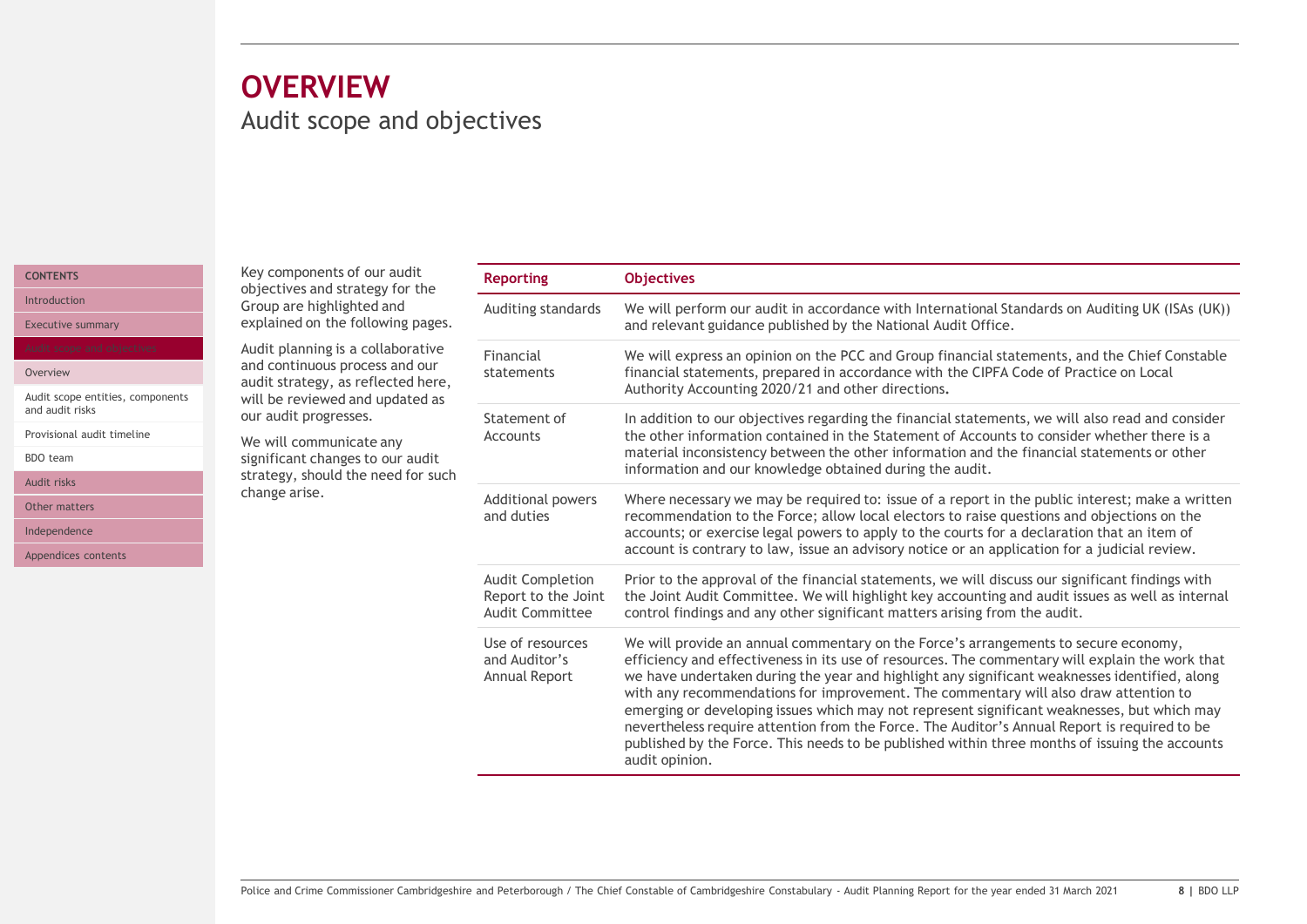### <span id="page-8-0"></span>**AUDIT SCOPE ENTITIES, COMPONENTS AND AUDIT RISKS**

#### **[CONTENTS](#page-1-0)** [Introduction](#page-2-0)

[Executive summary](#page-3-0)

**[Overview](#page-7-0)** 

[Audit scope entities, components](#page-8-0)  and audit risks

[Provisional audit timeline](#page-9-0)

[BDO team](#page-10-0)

[Audit risks](#page-11-0)

[Other matters](#page-20-0)

[Independence](#page-26-0)

[Appendices contents](#page-27-0)

As Group auditor we are required to design an audit strategy to ensure we have obtained the required audit assurance for each component for the purposes of our Group audit opinion by ISA (UK) 600.

A high-level overview of how we have designed the Group audit strategy is summarised below to ensure you have clear oversight of the scope of the work we intend to perform on each entity.

Audit Risks, covered later in this report, are cross referenced to each entity to provide clarity over how these arise within your business and where the focus of the audit work will be.

The clearly trivial threshold for all components is set out on page 4.

| <b>Entity</b>                                                          | <b>Audit</b><br>classification | <b>Reason for</b><br>classification | <b>Audit Risks</b>  | <b>Component Materiality and basis</b><br>of assessment | Audit strategy                                |
|------------------------------------------------------------------------|--------------------------------|-------------------------------------|---------------------|---------------------------------------------------------|-----------------------------------------------|
| The Chief Constable of<br>Cambridgeshire<br>Constabulary               | Significant                    | Size                                | Risk no. 1, 2, 4, 5 | £3,800,000 based on 2.25% of gross<br>expenditure       | Statutory audit performed by<br><b>BDO UK</b> |
| Police and Crime<br>Commissioner<br>Cambridgeshire and<br>Peterborough | Significant                    | <b>Risk</b>                         | Risk no. 1, 2, 3, 5 | £1,700,000 based on $2\%$ of gross<br>assets            | Statutory audit performed by<br><b>BDO UK</b> |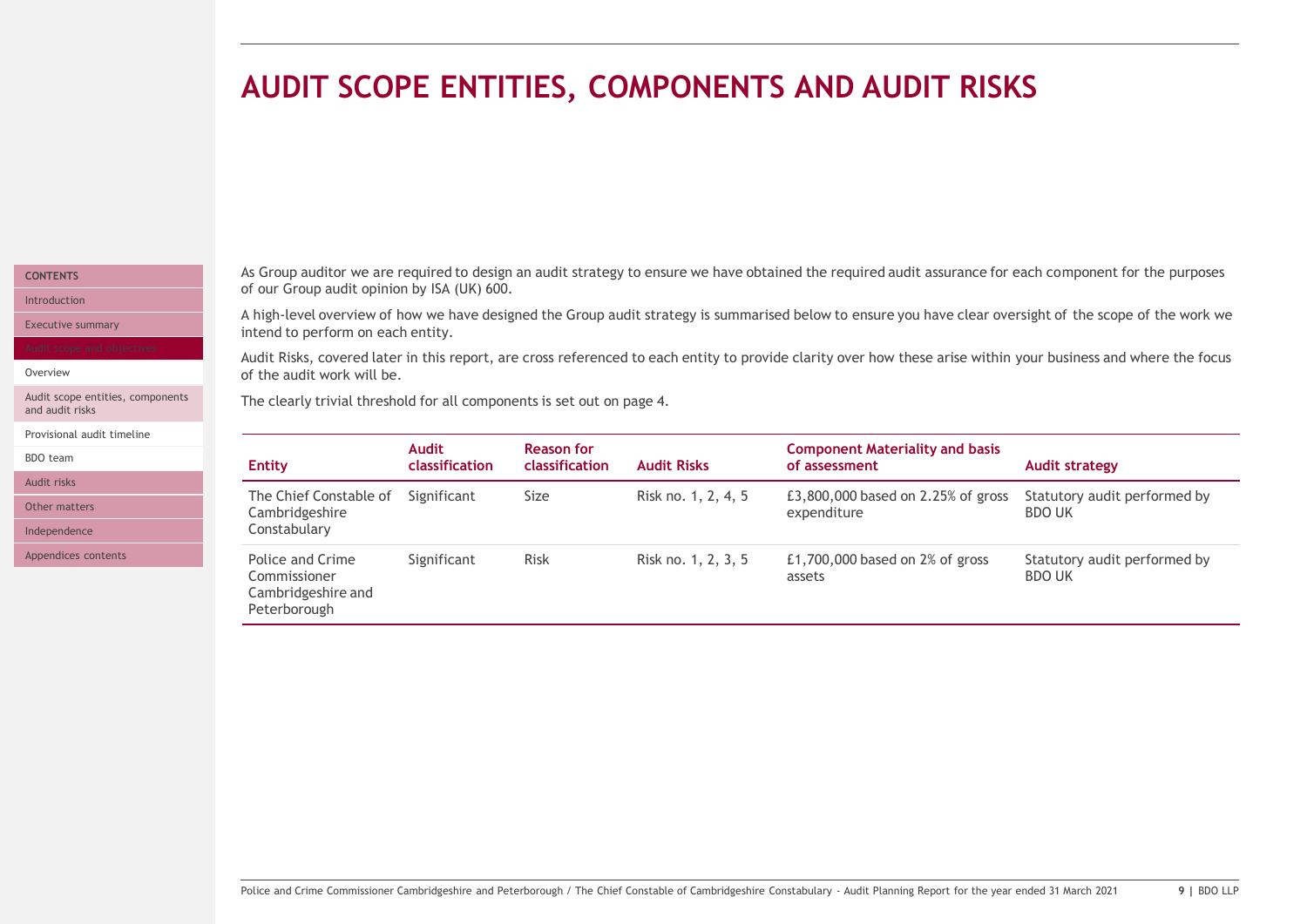### <span id="page-9-0"></span>**PROVISIONAL AUDIT TIMELINE**

An overview of the key dates

#### **[CONTENTS](#page-1-0)**

[Introduction](#page-2-0)

[Executive summary](#page-3-0)

[Overview](#page-7-0)

[Audit scope entities, components](#page-8-0)  and audit risks

[Provisional audit timeline](#page-9-0)

[BDO team](#page-10-0)

[Audit risks](#page-11-0)

[Other matters](#page-20-0)

[Independence](#page-26-0)

[Appendices contents](#page-27-0)

The deadlines for preparing and publishing local authority accounts have been amended for 2020/21, as part of the Government's response to Sir Tony Redmond's review. The consultation has pushed back the final accounts publication date to 30 September 2021 and requires draft accounts to be published on or before 1 August 2021, together with a requirement for local bodies to provide an explanation on their website if they miss the revised draft publication date.

The timeline for our audit has not been agreed and we will formalise a timeline with management in due course.

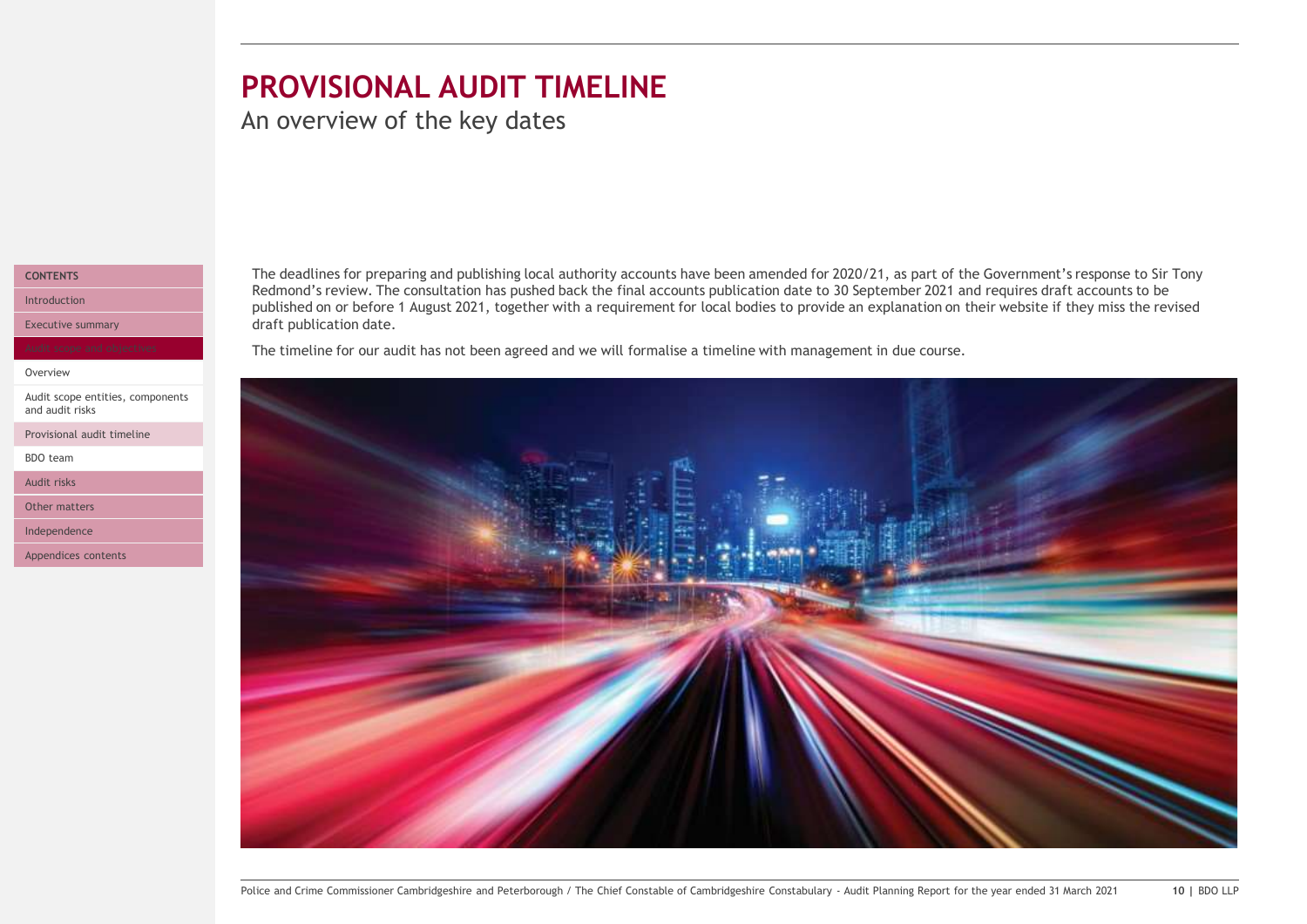### <span id="page-10-0"></span>Team responsibilities **BDO TEAM**

#### **[CONTENTS](#page-1-0)**

[Introduction](#page-2-0)

[Executive summary](#page-3-0)

#### [Overview](#page-7-0)

[Audit scope entities, components](#page-8-0)  and audit risks

[Provisional audit timeline](#page-9-0)

[BDO team](#page-10-0)

[Audit risks](#page-11-0)

[Other matters](#page-20-0)

[Independence](#page-26-0)

[Appendices contents](#page-27-0)



#### **Rachel Brittain**

**Engagement Lead** t: +44 (0)20 7893 2362 m: +44 (0)7971 716 487 e: rachel.brittain@bdo.co.uk As audit engagement lead I have primary responsibility to ensure that the appropriate audit opinion is given.

In meeting this responsibility I ensure that the audit has resulted in obtaining sufficient and appropriate evidence to provide reasonable, but not absolute, assurance that the financial statements are free from material misstatement, whether due to fraud or error, and to report on the financial statements and communicate as required by the ISAs (UK), in accordance with our findings.

I will ensure that we have undertaken sufficient work to assess the Force's arrangements for securing economy, efficiency and effectiveness in the use of its resources against the guidance published by the National Audit Office.

I am responsible for the overall quality of the engagement and am supported by the rest of the team as set out here.



#### **Matthew Weller**

**Project Manager**

t: +44(0)1473 320804 e: matthew.weller@bdo.co.uk I will lead on the audit of the PCC and Chief Constable. I will work closely with Rachel to develop and execute the audit strategy. I will be a key point of contact on a day to day basis and will ensure that timelines are carefully managed to ensure that deadlines are met and matters to be communicated to management and the Joint Audit Committee are highlighted on a timely basis.



Anmol Uppal Audit Senior

- $\cdot$  t:  $+44(0)2032194109$
- e: anmol.uppal@bdo.co.uk

I will be responsible for the day to day supervision of the audit team, and will be responsible for the delivery of the key audit work.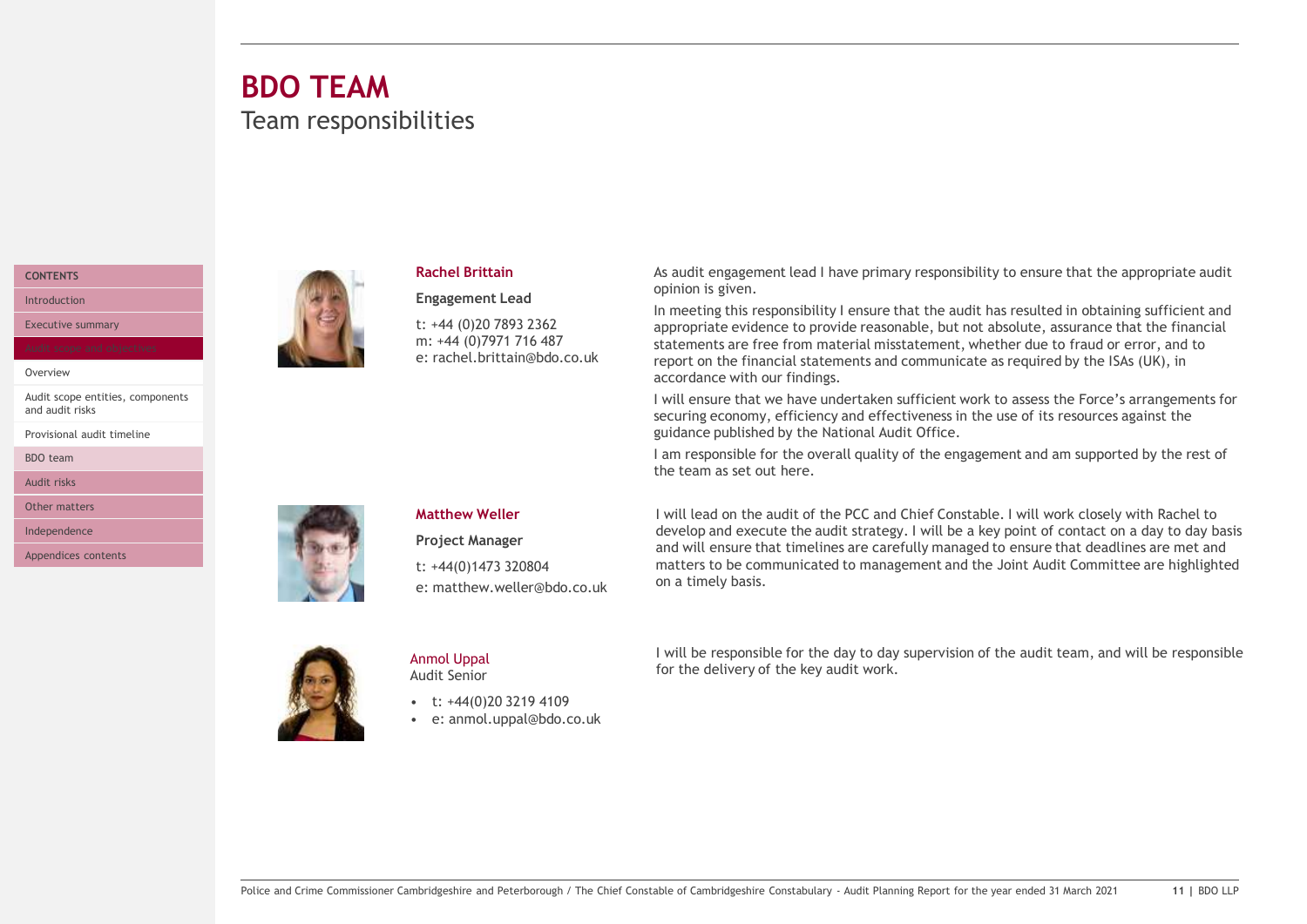### <span id="page-11-0"></span>Audit risks **OVERVIEW**

We have assessed the following as audit risks. These are matters assessed as most likely to cause a material misstatement in the financial statements or impact on our use of resources opinion and include those that will have the greatest effect on audit strategy, the allocation of audit resources and the amount of audit focus by the engagement team.

**Key: Significant / Normal**

|         | <b>Description of risk</b>                                                                           | <b>Significant</b><br>risk | <b>Normal</b><br>risk | Overview of risk                                                                                                                                                                                                                                                                                            |
|---------|------------------------------------------------------------------------------------------------------|----------------------------|-----------------------|-------------------------------------------------------------------------------------------------------------------------------------------------------------------------------------------------------------------------------------------------------------------------------------------------------------|
|         | 1. Management override of<br>controls                                                                |                            |                       | Auditing standards presume that management is in a unique position to perpetrate fraud by<br>overriding controls.                                                                                                                                                                                           |
| ontrols | 2. Expenditure recognition                                                                           |                            |                       | For public sector bodies the risk of fraud is relevant to expenditure recognition.                                                                                                                                                                                                                          |
| issets  | 3. Valuation of non-<br>current assets                                                               |                            |                       | The valuation of non-current assets is a significant risk as it involves a high degree of<br>estimation uncertainty.                                                                                                                                                                                        |
| ity     | 4. Valuation of pension<br>liability                                                                 |                            |                       | The valuation of the pension liability is a significant risk as it involves a high degree of<br>estimation uncertainty.                                                                                                                                                                                     |
| e of    | 5. Related party<br>transactions                                                                     |                            |                       | There is a risk that related party disclosures are not complete and accurate.                                                                                                                                                                                                                               |
| urces)  | 6. Financial sustainability<br>(use of resources)                                                    |                            |                       | The Force has estimated that it will face a funding gap over the medium term of £8.1<br>million. Significant savings will be required alongside use of the remaining Budget Reserve.                                                                                                                        |
|         | 7. Collaboration -<br>Governance / Economy,<br>efficiency and<br>effectiveness (use of<br>resources) |                            |                       | There is a risk that the Force may not have adequate arrangements in place to make<br>informed decisions and properly manage its risks, or, to use information about its costs and<br>performance to improve the way it manages and delivers its services; especially around<br>collaboration arrangements. |

#### Police and Crime Commissioner Cambridgeshire and Peterborough / The Chief Constable of Cambridgeshire Constabulary - Audit Planning Report for the year ended 31 March 2021 **12 |** BDO LLP

#### **[CONTENTS](#page-1-0)** [Introduction](#page-2-0)

[Executive summary](#page-3-0)

Audit scope and objective

[Overview](#page-11-0)

Management override of co

[Expenditure recognition](#page-13-0)

Valuation of non-current as

[Valuation of pension liability](#page-15-0)

[Related party transactions](#page-16-0)

[Use of Resources](#page-17-0)

Financial sustainability (use resources)

Collaboration (use of resour

[Other matters](#page-20-0)

[Independence](#page-26-0)

[Appendices contents](#page-27-0)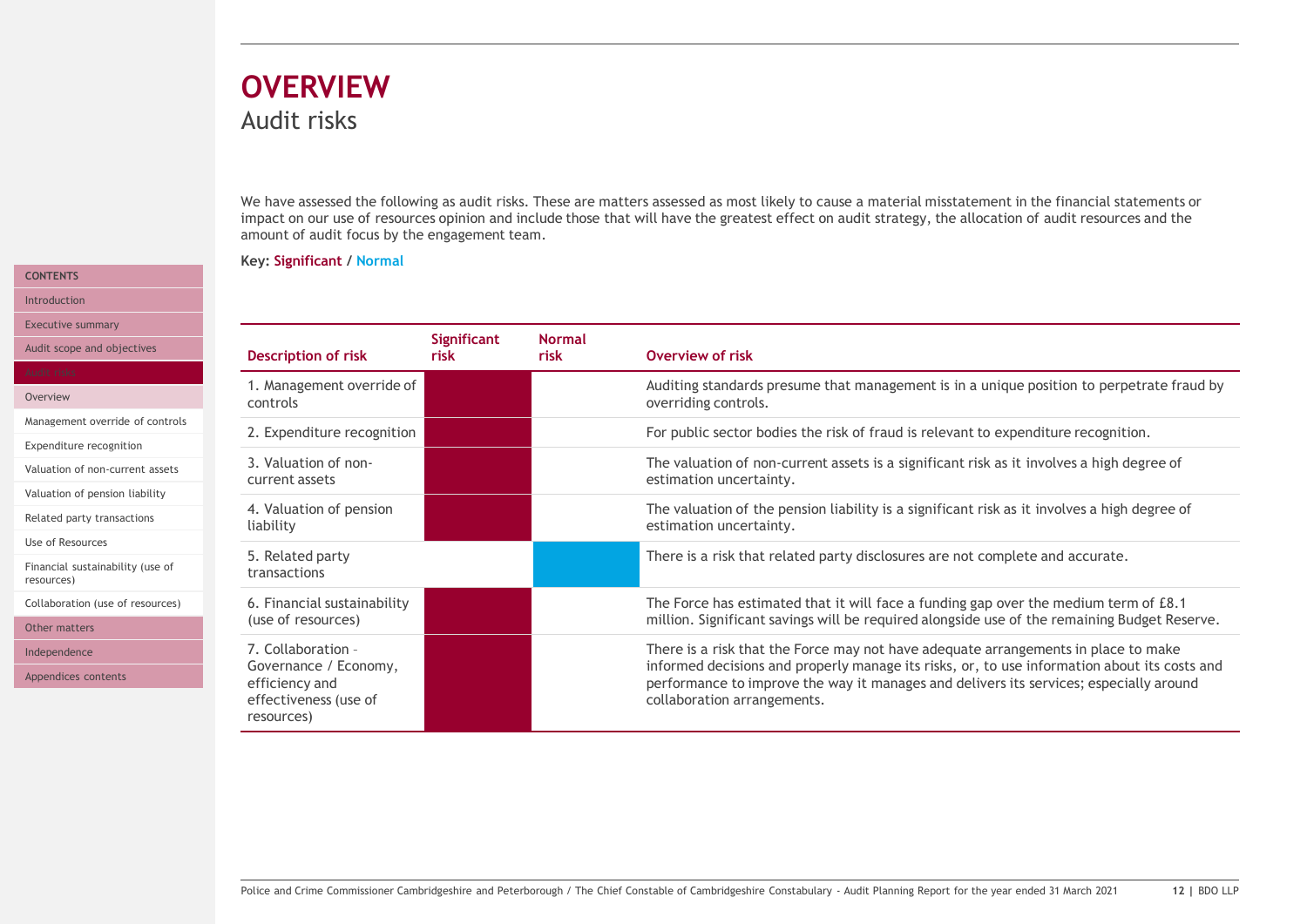### <span id="page-12-0"></span>**MANAGEMENT OVERRIDE OF CONTROLS**

#### **[CONTENTS](#page-1-0)** [Introduction](#page-2-0)

[Executive summary](#page-3-0)

[Audit scope and objectives](#page-7-0)

#### **[Overview](#page-11-0)**

[Management override of controls](#page-12-0)

[Expenditure recognition](#page-13-0)

[Valuation of non-current assets](#page-14-0)

[Valuation of pension liability](#page-15-0)

[Related party transactions](#page-16-0)

[Use of Resources](#page-17-0)

[Financial sustainability \(use of](#page-18-0) resources)

[Collaboration \(use of resources\)](#page-19-0)

[Other matters](#page-20-0)

[Independence](#page-26-0)

[Appendices contents](#page-27-0)

**Auditing standards presume that management is in a unique position to perpetrate fraud by overriding controls.**

**implementation of controls to** 

**Substantive testing approach**

**Significant Management estimates & judgements**

**Controls testing approach**

**Significant risk Normal risk Fraud risk Assess design &** 

**mitigate**

#### **Risk detail**

Management has the ability to manipulate accounting records and override controls that otherwise appear to be operating effectively. We are required to consider this as a significant risk of material misstatement due to fraud.

#### **Planned audit approach**

Our audit procedures will include the following:

- Verifying journal entries made in the year, by agreeing the journals to supporting documentation. We will determine key risk characteristics to filter the population of journals and use our IT team to assist with the journal extraction
- Evaluating estimates and judgements applied by management in the financial statements to assess their appropriateness and the existence of any systematic bias
- Assessing unadjusted audit differences for indications of bias or deliberate misstatement.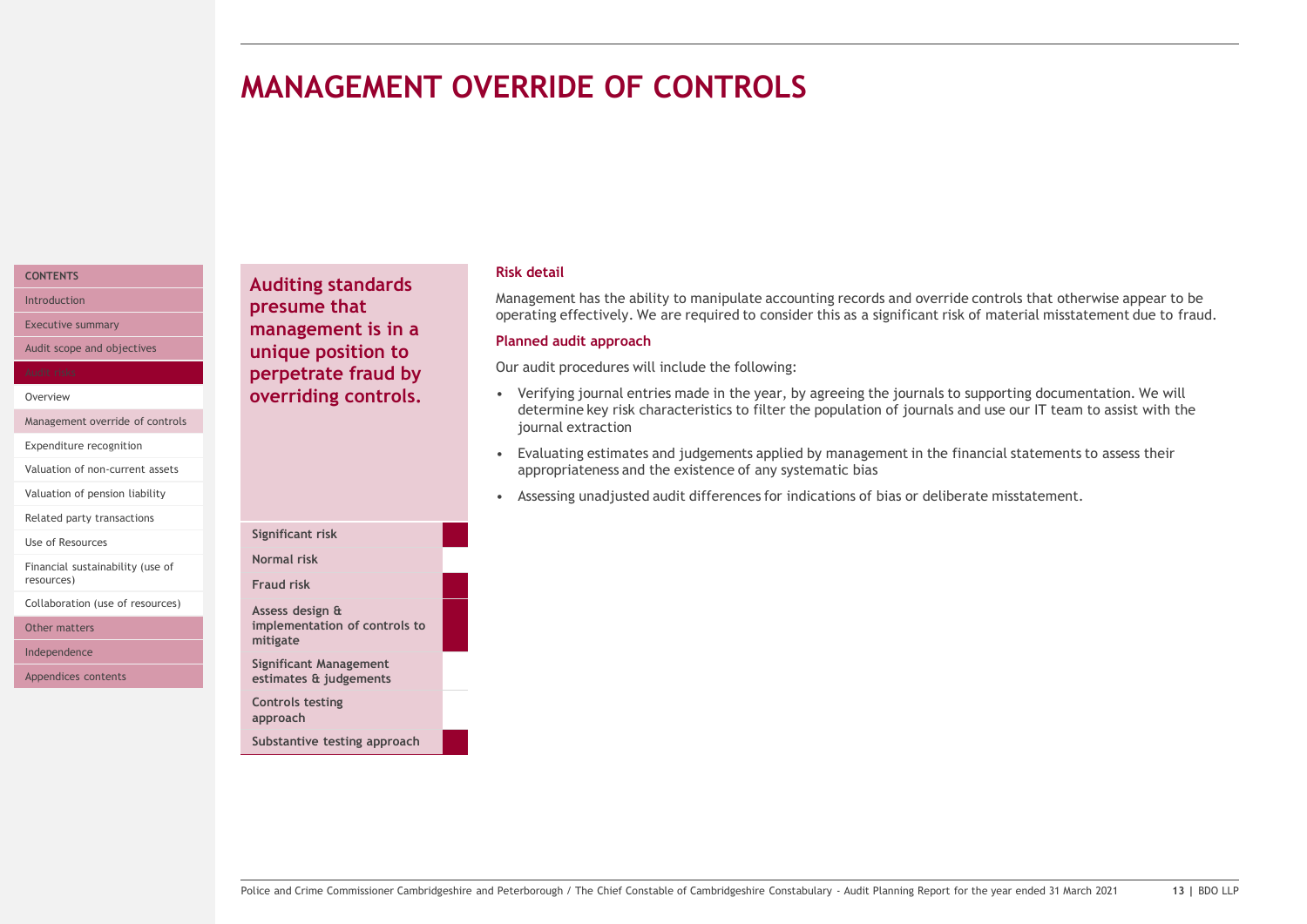### <span id="page-13-0"></span>**EXPENDITURE RECOGNITION**

#### **[CONTENTS](#page-1-0)** [Introduction](#page-2-0)

[Executive summary](#page-3-0)

[Audit scope and objectives](#page-7-0)

#### **[Overview](#page-11-0)**

[Management override of controls](#page-12-0)

[Expenditure recognition](#page-13-0)

[Valuation of non-current assets](#page-14-0)

[Valuation of pension liability](#page-15-0)

[Related party transactions](#page-16-0)

[Use of Resources](#page-17-0)

[Financial sustainability \(use of](#page-18-0) resources)

[Collaboration \(use of resources\)](#page-19-0)

[Other matters](#page-20-0)

[Independence](#page-26-0)

[Appendices contents](#page-27-0)

**For public sector bodies the risk of fraud is relevant to expenditure recognition.**

#### **Risk detail**

Under International Standard on Auditing 240 "The Auditor's responsibility is to consider fraud in an audit of financial statements". In the public sector, the risk of fraud is modified by Practice Note 10 (PN10), issued by the Financial Reporting Council. PN10 states that auditors should also consider the risk that material misstatements may occur through the manipulation of expenditure recognition.

For net-spending bodies in the public sector there is increased risk of fraud related to expenditure. For the Force, we consider the risk of fraud to be in respect of the cut-off of non-payroll expenditure at year-end.

#### **Planned audit approach**

We will confirm that expenditure is recognised in the correct accounting period by substantively testing a sample of expenditure items around year-end. A financial threshold will be set to determine the samples to be selected for this testing. A lower threshold will be used to account for the significant risk.

#### **Significant risk Normal risk Fraud risk Assess design & implementation of controls to mitigate Significant Management estimates & judgements Controls testing approach Substantive testing approach**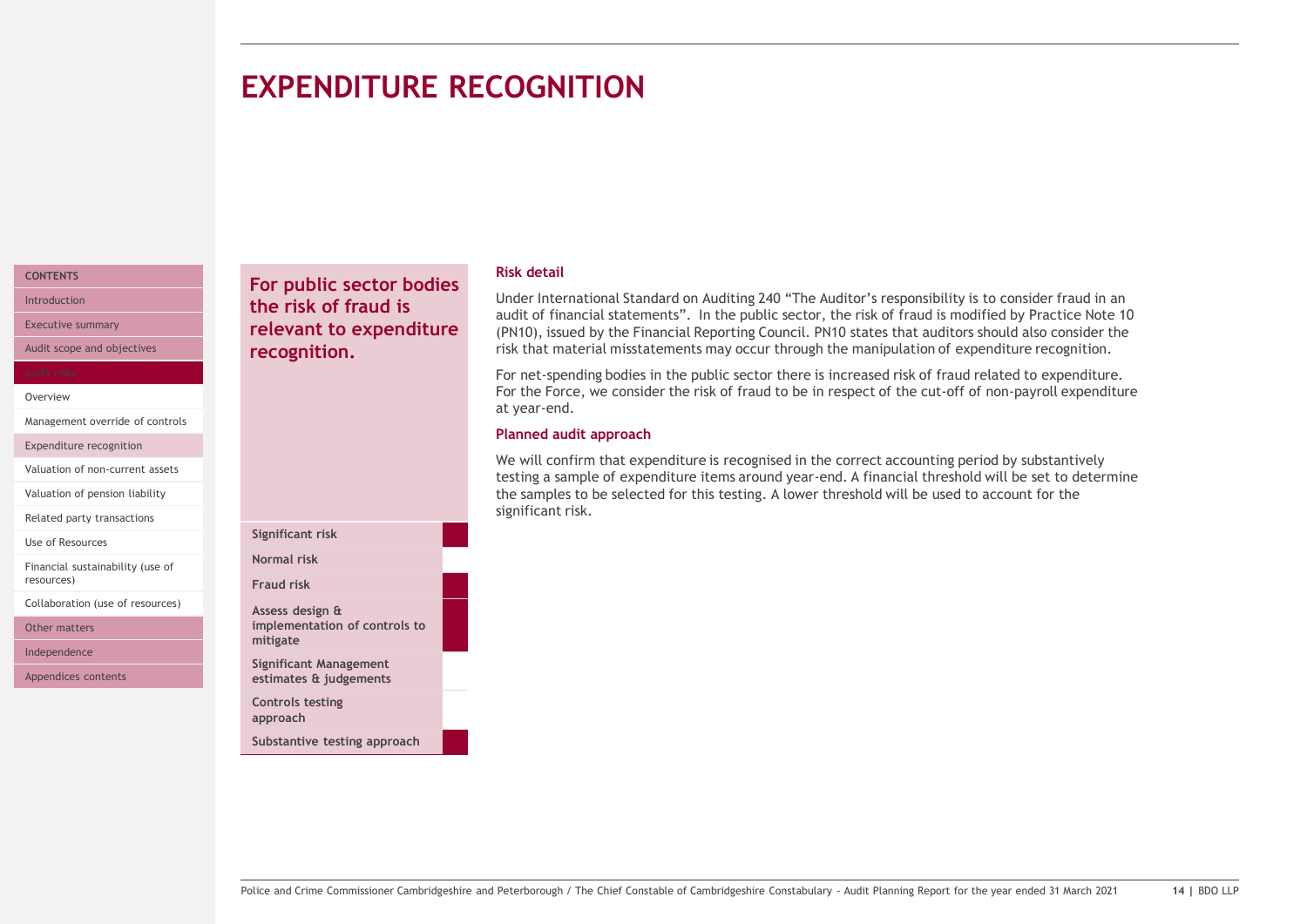### <span id="page-14-0"></span>**VALUATION OF NON-CURRENT ASSETS**

#### **[CONTENTS](#page-1-0)** [Introduction](#page-2-0)

[Executive summary](#page-3-0)

[Audit scope and objectives](#page-7-0)

#### **[Overview](#page-11-0)**

[Management override of controls](#page-12-0)

[Expenditure recognition](#page-13-0)

[Valuation of non-current assets](#page-14-0)

[Valuation of pension liability](#page-15-0)

[Related party transactions](#page-16-0)

[Use of Resources](#page-17-0)

[Financial sustainability \(use of](#page-18-0) resources)

[Collaboration \(use of resources\)](#page-19-0)

[Other matters](#page-20-0)

[Independence](#page-26-0)

[Appendices contents](#page-27-0)

**The valuation of noncurrent assets is a significant risk as it involves a high degree of estimation uncertainty.**

#### **Risk detail**

Police and Crime Commissioners are required to ensure that the carrying value of land and buildings is not materially different to the current value (operational assets) or fair value (surplus assets, assets held for sale and investment properties) at the balance sheet date.

There is a risk over the valuation of these assets due to the high degree of estimation uncertainty and where updated valuations have not been provided for a class of assets at the year-end. Revisions to ISA (UK) 540 mean that we need to update our approach to the audit of accounting estimates. This is detailed further on page 24.

#### **Planned audit approach**

Our audit procedures will include the following:

- Reviewing the instructions provided to the valuer and the valuer's skills and expertise in order to determine if we can rely on the management expert
- Confirming that the basis of valuation for assets valued in year is appropriate based on their usage
- Reviewing accuracy and completeness of information provided to the valuer, such as rental agreements and sizes
- Reviewing assumptions used by the valuer and movements against relevant indices for similar classes of assets
- Following up valuation movements that appear unusual
- Confirming that assets not specifically valued in the year have been assessed to ensure their reported values remain materially correct.

**Normal risk Fraud risk Assess design & implementation of controls to mitigate Significant Management estimates & judgements Controls testing approach**

**Significant risk**

**Substantive testing approach**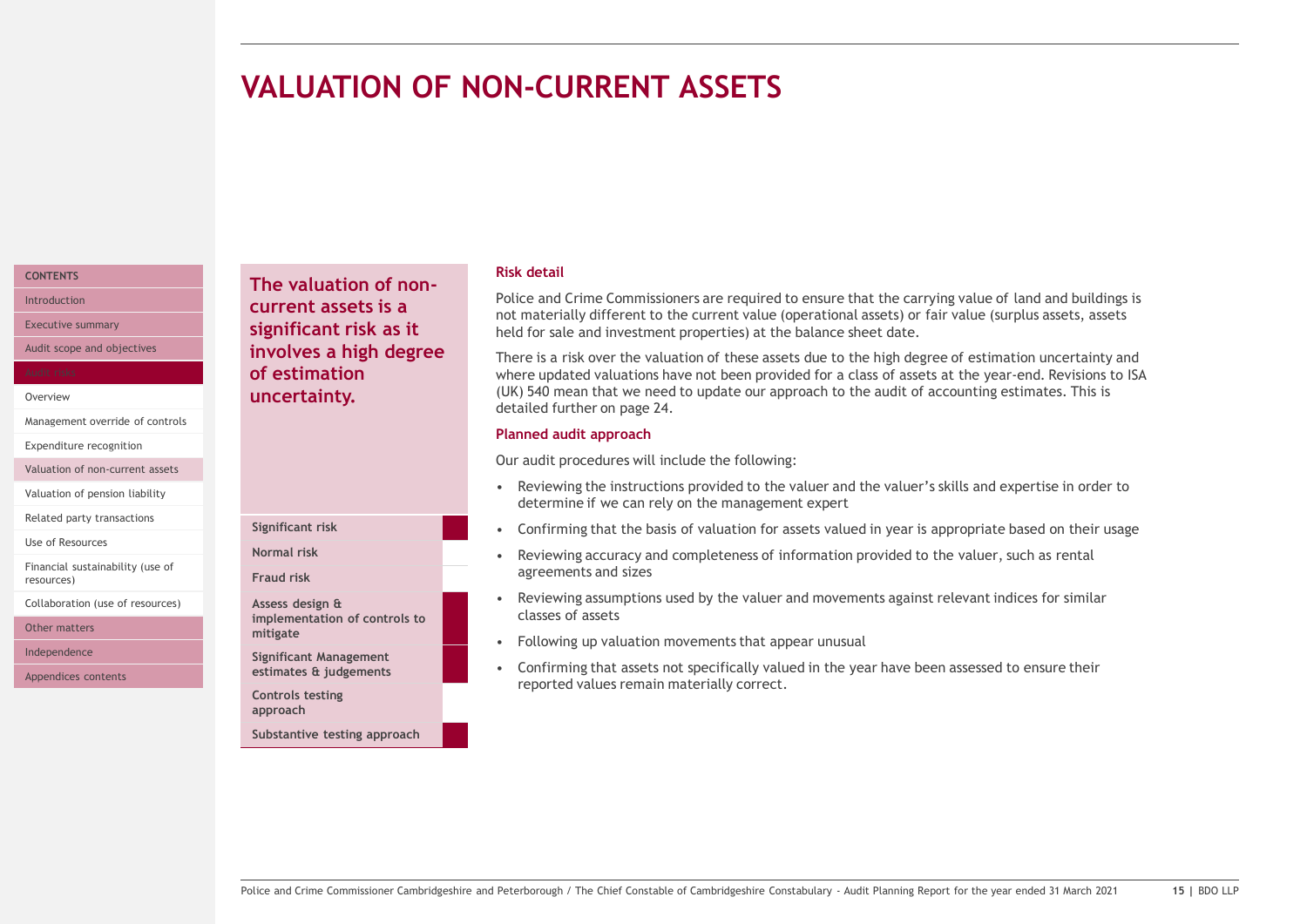### <span id="page-15-0"></span>**VALUATION OF PENSION LIABILITY**

#### **[CONTENTS](#page-1-0)** [Introduction](#page-2-0)

[Executive summary](#page-3-0)

[Audit scope and objectives](#page-7-0)

#### **[Overview](#page-11-0)**

[Management override of controls](#page-12-0)

[Expenditure recognition](#page-13-0)

[Valuation of non-current assets](#page-14-0)

[Valuation of pension liability](#page-15-0)

[Related party transactions](#page-16-0)

[Use of Resources](#page-17-0)

[Financial sustainability \(use of](#page-18-0) resources)

[Collaboration \(use of resources\)](#page-19-0)

[Other matters](#page-20-0)

[Independence](#page-26-0)

[Appendices contents](#page-27-0)

**The valuation of the pension liability is a significant risk as it involves a high degree of estimation uncertainty**

#### **Significant risk Normal risk Fraud risk Assess design & implementation of controls to mitigate Significant Management estimates & judgements Controls testing approach**

**Substantive testing approach**

#### **Risk detail**

The valuation of the defined benefit obligation is a complex calculation involving a number of significant judgements and assumptions. The actuarial estimate of the pension fund liability uses information on current, deferred and retired member data and applies various actuarial assumptions over pension increases, salary increases, mortality, commutation take up and discount rates to calculate the net present value of the liability. Revisions to ISA (UK) 540 mean that we need to update our approach to the audit of accounting estimates. This is detailed further on page 24.

There is a risk that the membership data and cash flows provided to the actuary at year end may not be accurate, and that the actuary uses inappropriate assumptions to value the liability. Relatively small adjustments to assumptions used can have a material impact on the Force's liability.

The risk is applicable to both the Local Government Pension Scheme (LGPS) and the Police Pension Scheme liability.

#### **Planned audit approach**

Our audit procedures will include the following:

- Agreeing the disclosures to the information provided by the pension fund actuary
- Assessing the competence of the management expert (actuary)
- Checking the reasonableness of the assumptions used in the calculation against other local government actuaries and other observable data
- Assessing the controls in place for providing accurate membership data to the actuary
- Contacting the pension fund auditor and requesting confirmation of the controls in place for providing accurate membership data to the actuary and testing of that data
- Checking that any significant changes in membership data have been communicated to the actuary.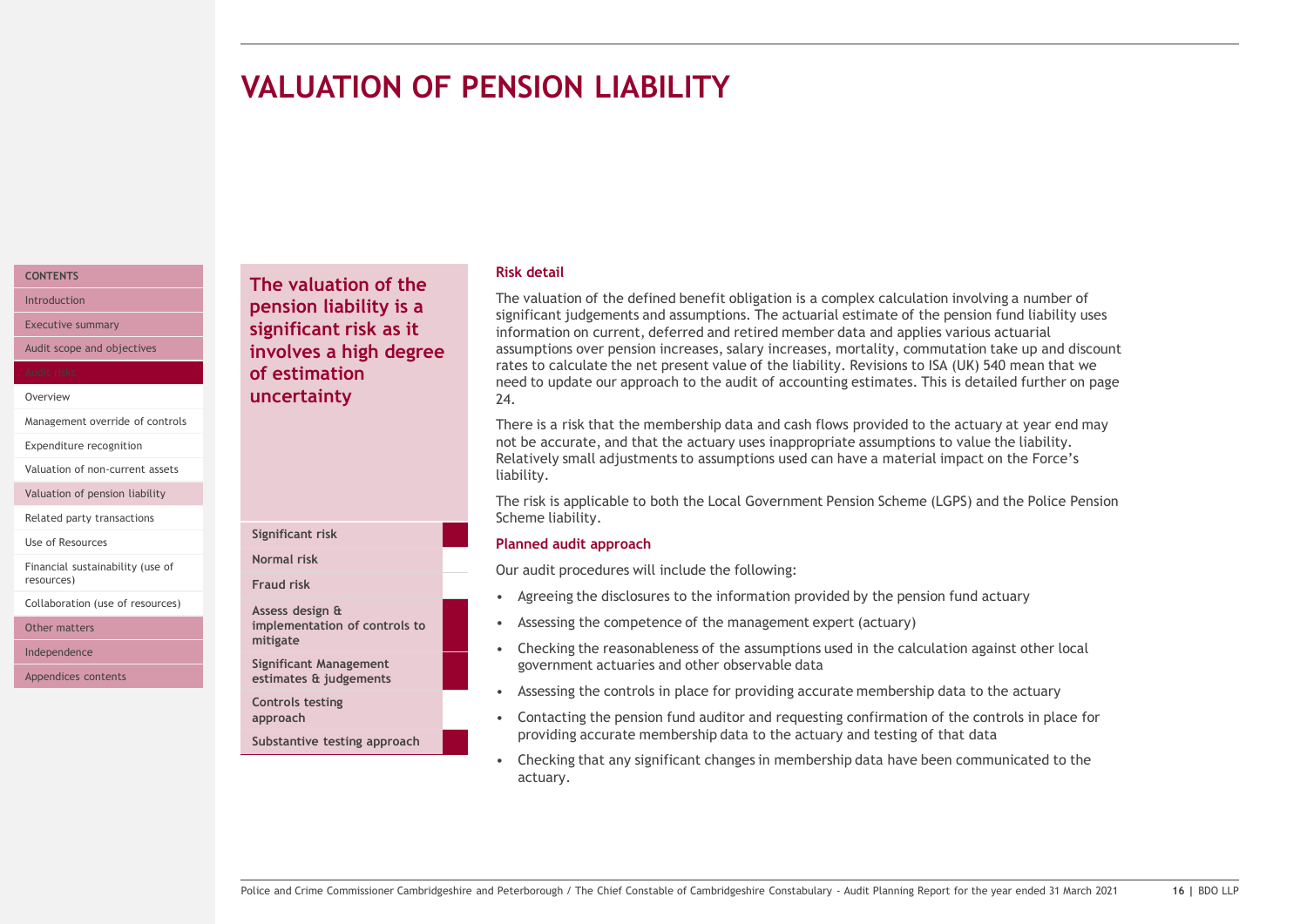### <span id="page-16-0"></span>**RELATED PARTY TRANSACTIONS**

#### **[CONTENTS](#page-1-0)** [Introduction](#page-2-0)

[Executive summary](#page-3-0)

[Audit scope and objectives](#page-7-0)

#### **[Overview](#page-11-0)**

[Management override of controls](#page-12-0)

[Expenditure recognition](#page-13-0)

[Valuation of non-current assets](#page-14-0) [Valuation of pension liability](#page-15-0)

[Related party transactions](#page-16-0)

[Use of Resources](#page-17-0)

[Financial sustainability \(use of](#page-18-0) resources)

[Collaboration \(use of resources\)](#page-19-0)

[Other matters](#page-20-0)

[Independence](#page-26-0)

[Appendices contents](#page-27-0)

**There is a risk that related party disclosures are not complete and accurate.**

**Significant risk Normal risk Fraud risk Assess design &** 

**mitigate**

**implementation of controls to** 

**Substantive testing approach**

**Significant Management estimates & judgements**

**Controls testing approach**

#### **Risk detail**

Whilst management are responsible for the completeness of the disclosure of related party transactions in the financial statements, we are also required to consider related party transactions in the context of fraud as they may present greater risk for management override or concealment of fraud. Our audit approach includes the consideration of related party transactions throughout the audit including making enquiries of management and the Joint Audit Committee.

There is a risk that related party disclosures are not complete or accurate.

#### **Planned audit approach**

Our audit procedures will include the following:

- Searches of the senior management on Companies House in order to identify any related parties not included in the Statement of Accounts
- For any additional related parties identified, searches in the ledger to identify transactions
- For related parties already identified, checks to ensure the relationship is correctly disclosed and that the figures disclosed match those included in the ledger.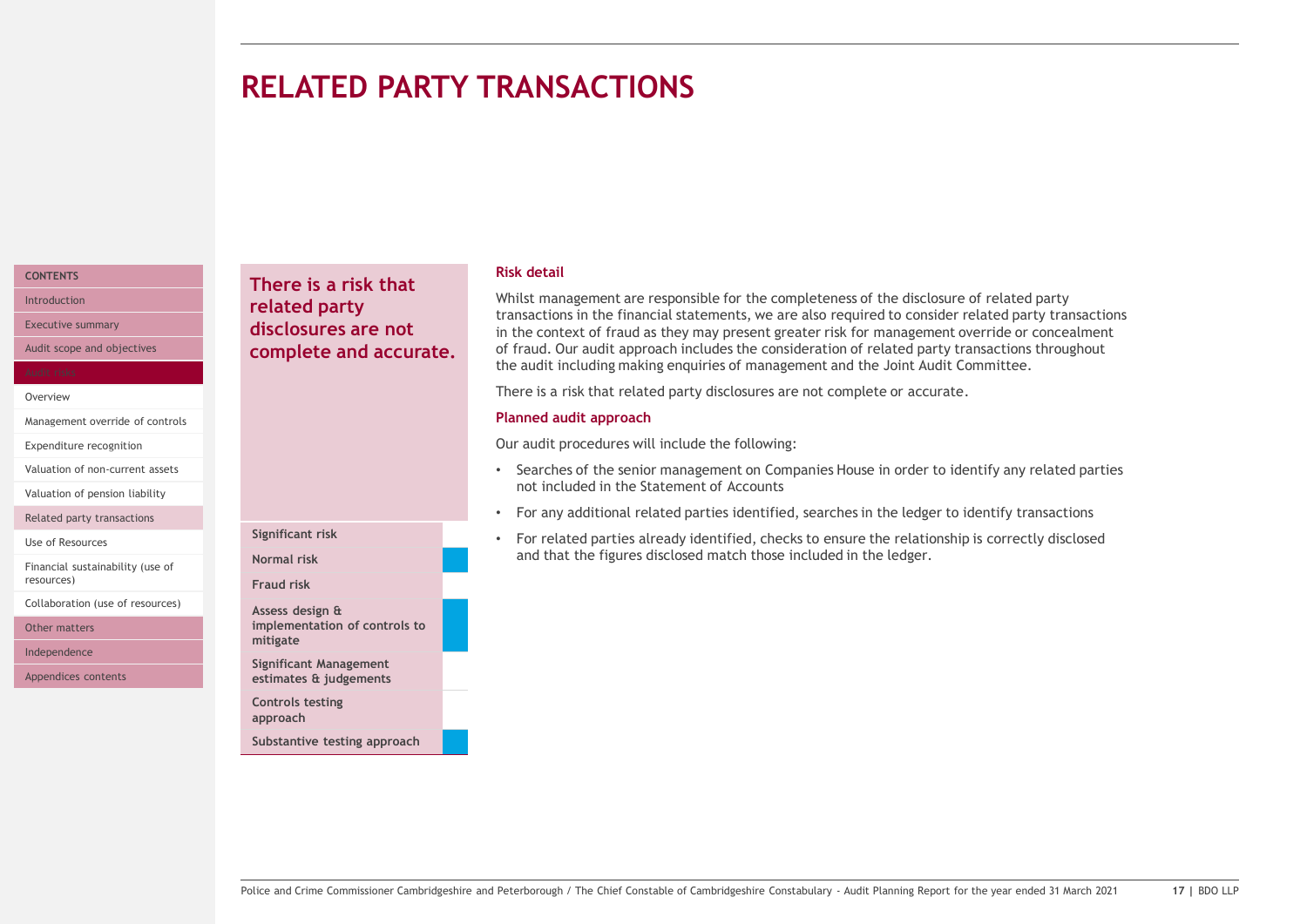### <span id="page-17-0"></span>**USE OF RESOURCES**

#### **New Code of Audit Practice ("Code")**

The Comptroller & Auditor General has put in place a new Code and associated guidance. This new Code determines that the key output from local audit work in respect of value for money (VFM) arrangements is a commentary as reported in the Auditor's Annual Report, not a VFM arrangements 'conclusion' or 'opinion'. There may be matters referred to in the auditor's commentary that do not represent significant weaknesses in arrangements and where significant weaknesses are reported we are required to also report recommendations.

As auditors we need to gather sufficient evidence and document our evaluation of arrangements to enable us to draft our commentary under three reporting criteria. These criteria are:

- **Financial sustainability**  How the Force plans and manages its resources to ensure it can continue to deliver its services
- **Governance**  How the Force ensures that it makes informed decisions and properly manages its risks
- **Improving economy, efficiency and effectiveness** ('Improving 3Es') How the Force uses information about its costs and performance to improve the way it manages and delivers its services.

In addition to new assessment criteria and commentary requirements, the scope of the new Code also considerably increases auditors' requirements for documentation and management should expect an increase in requests for discussion and evidence to facilitate this requirement.

The Auditor's Annual Report is required to be published no more than 3 months after the date of the opinion on the financial statements.

#### **Risk of Significant Weakness**

We are required to report the results of our risk assessment to those charged with governance, including additional work planned in respect of any identified risks of significant weakness, and to keep our risk assessment under continual review, with any changes again communicated to those charged with governance.

The risks identified to date are set out on pages 19 to 20 below. We are working through the implications of the new Code, including our risk assessment and a work programme that addresses risks of significant weakness identified.

Pertinent matters from early discussions with management include how the Force plans finances to support the sustainable delivery of services in accordance with its strategic and statutory priorities (Financial Sustainability), how the Force ensures it delivers its role, engages with stakeholders, monitors performance and acts for improvement within significant partnerships (Improving 3Es) and how the Force ensures it makes properly informed decisions, supported by appropriate evidence and allowing for challenge and transparency (Governance).

We will update the Joint Audit Committee on risks of significant weakness and planned work when it meets in July 2021.

#### **[CONTENTS](#page-1-0)**

[Introduction](#page-2-0)

[Executive summary](#page-3-0)

[Audit scope and objectives](#page-7-0)

#### **[Overview](#page-11-0)**

- [Management override of controls](#page-12-0)
- [Expenditure recognition](#page-13-0)
- [Valuation of non-current assets](#page-14-0)
- [Valuation of pension liability](#page-15-0)
- [Related party transactions](#page-16-0)

#### [Use of Resources](#page-17-0)

[Financial sustainability \(use of](#page-18-0) resources)

[Collaboration \(use of resources\)](#page-19-0)

[Other matters](#page-20-0)

[Independence](#page-26-0)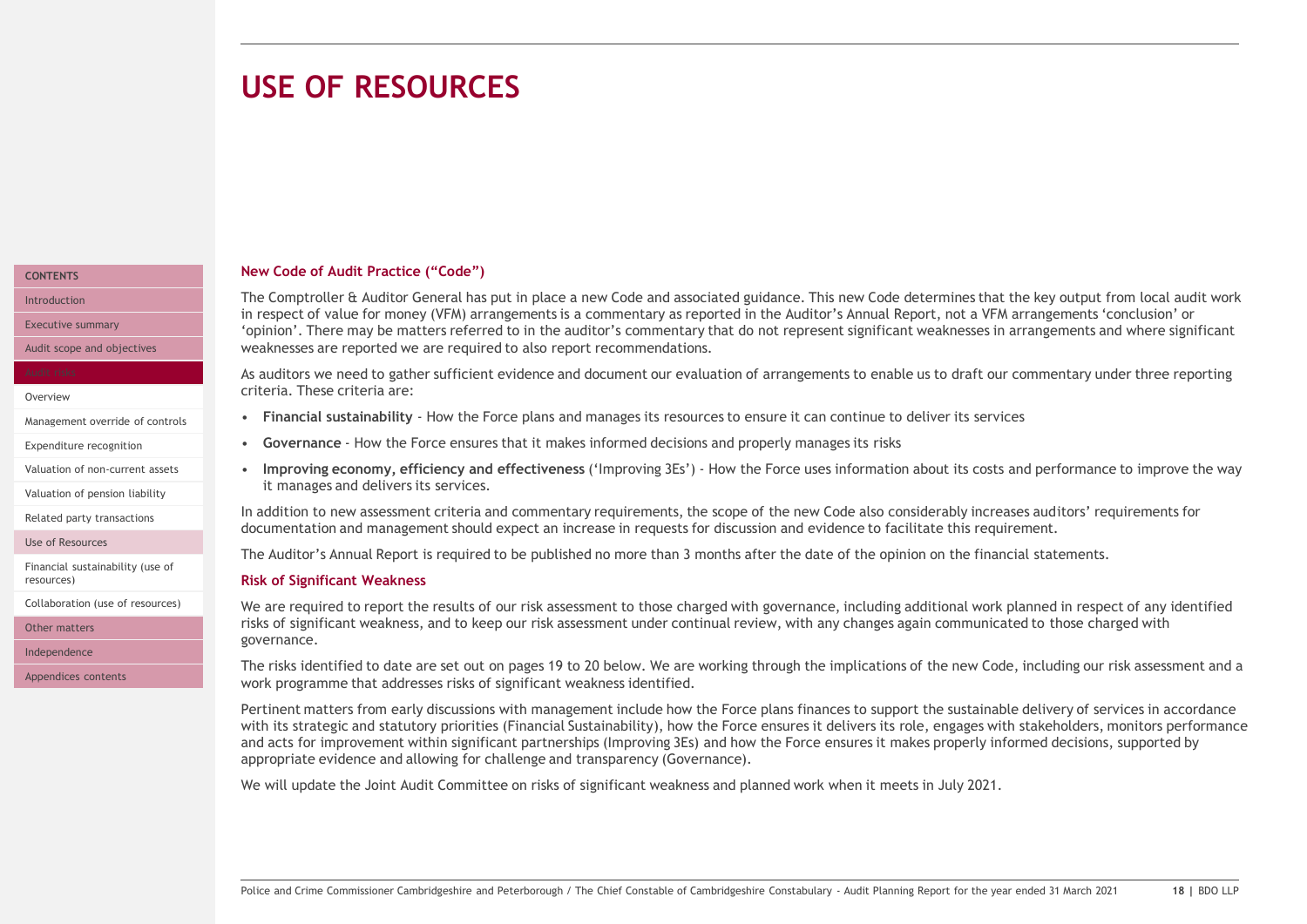# <span id="page-18-0"></span>**FINANCIAL SUSTAINABILITY (USE OF RESOURCES)**

Financial sustainability

#### **[CONTENTS](#page-1-0)**

[Introduction](#page-2-0)

[Executive summary](#page-3-0)

[Audit scope and objectives](#page-7-0)

#### **[Overview](#page-11-0)**

[Management override of controls](#page-12-0)

[Expenditure recognition](#page-13-0)

[Valuation of non-current assets](#page-14-0)

[Valuation of pension liability](#page-15-0)

[Related party transactions](#page-16-0)

[Use of Resources](#page-17-0)

[Financial sustainability \(use of](#page-18-0) resources)

[Collaboration \(use of resources\)](#page-19-0)

[Other matters](#page-20-0)

[Independence](#page-26-0)

[Appendices contents](#page-27-0)

**There is a risk that the Force may not have adequate arrangements in place to plan and manage its resources to ensure it can continue to deliver services.**

| Significant risk                                             |  |
|--------------------------------------------------------------|--|
| Normal risk                                                  |  |
| <b>Fraud risk</b>                                            |  |
| Assess design &<br>implementation of controls to<br>mitigate |  |
| Significant Management<br>estimates & judgements             |  |
| <b>Controls testing</b><br>approach                          |  |
| Substantive testing approach                                 |  |

#### **Risk detail**

At month 11 the Authority reported year-to-date expenditure of £137.3 million, which represents a favourable variance to plan of £1.8 million, and is forecasting that by the year end expenditure will be £151.4 million which, if delivered, will represent a favourable variance to plan of £1.0 million.

It has been noted that the key savings achieved include lower payroll costs than budgeted, arising due to the PCC and Chief Constable having less employees than budgeted in some areas, and also due to non-recurring savings incurred directly as a result of the coronavirus pandemic on areas such as fuel and travel costs, and utility costs in office spaces. These savings are not therefore expected to continue into future years.

The month 11 revenue and capital budget monitoring report forecasts a decrease in usable reserves of £2.0 million for the 2020/21 year, although this decrease is incurred as a result of the funding of the capital programme and not due to budget gaps.

The latest version of the medium term financial strategy shows a balanced budget for 2020/21, 2021/22 and 2022/23, with budget gaps of £3.8 million and £4.3 million for the years 2023/24 and 2024/25 respectively. The current level of useable reserves is not sufficient to sustain these budget gaps in the medium term, and the PCC and Chief Constable will be required to either find savings or obtain borrowings. We therefore consider there to be a risk over financial sustainability in the medium term.

#### **Planned audit approach**

Our audit procedures will include the following:

- Evaluating the Force's in year budget monitoring processes, and the completeness and accuracy of management information reported for decision making purposes
- Assessing the Force's medium term financial plan and annual budgets, including the reasonableness of the underlying assumptions made by management and the consideration of risks to sustainable finances
- to determine if future targets are realistic and achievable

• Evaluating the process by which the Force monitors its savings, and considering progress against savings targets,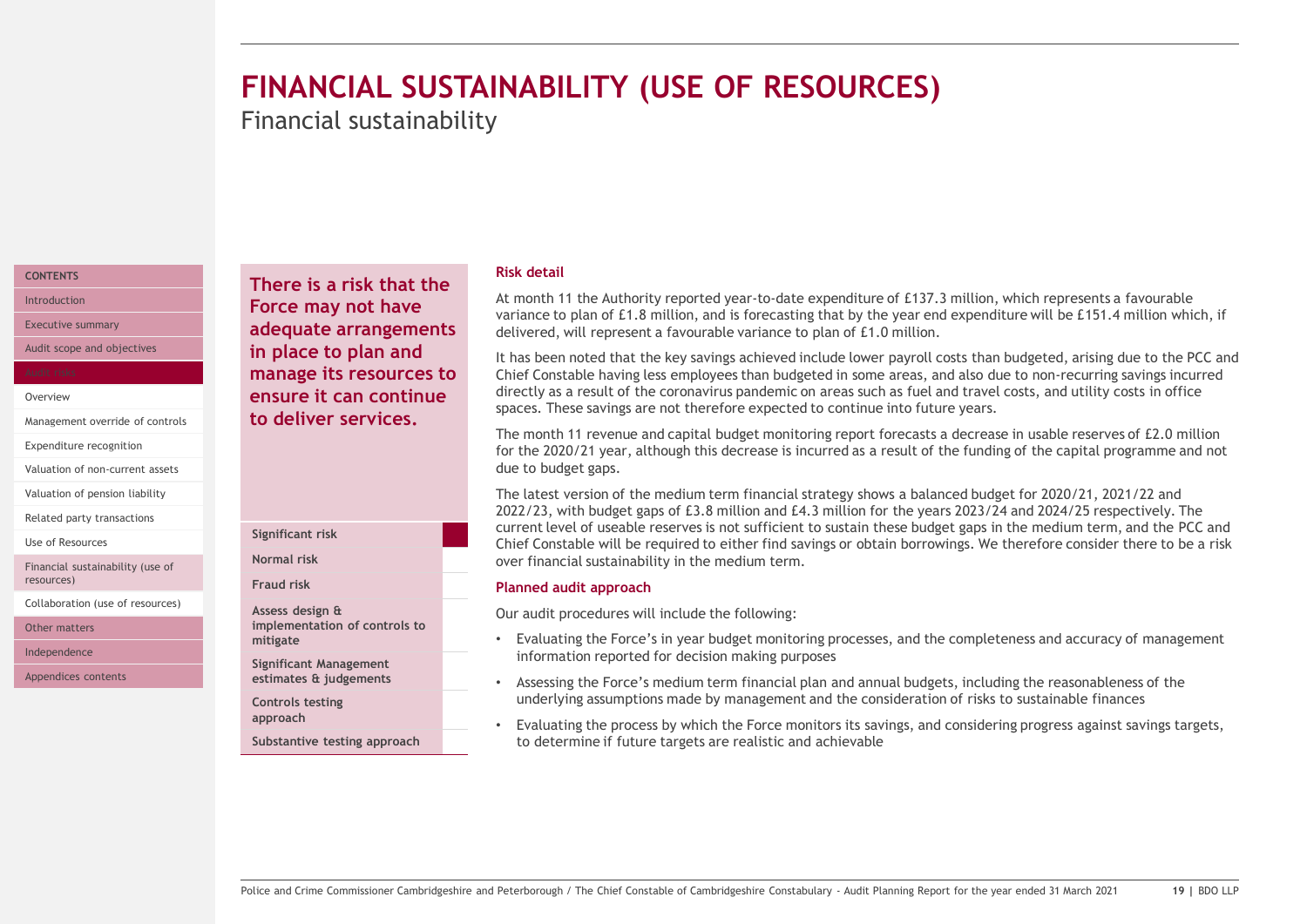### <span id="page-19-0"></span>**COLLABORATION (USE OF RESOURCES)**

Improving Economy, efficiency & effectiveness and Governance

#### **[CONTENTS](#page-1-0)**

[Introduction](#page-2-0)

[Executive summary](#page-3-0)

[Audit scope and objectives](#page-7-0)

#### **[Overview](#page-11-0)**

[Management override of controls](#page-12-0)

[Expenditure recognition](#page-13-0)

[Valuation of non-current assets](#page-14-0)

[Valuation of pension liability](#page-15-0)

[Related party transactions](#page-16-0)

[Use of Resources](#page-17-0)

[Financial sustainability \(use of](#page-18-0) resources)

[Collaboration \(use of resources\)](#page-19-0)

[Other matters](#page-20-0)

[Independence](#page-26-0)

[Appendices contents](#page-27-0)

#### **Risk detail**

A number of the Force's public services are delivered through collaborated working with other forces. Arrangements for these activities are sometimes led by other forces.

There is a risk that Cambridgeshire and Peterborough may not have access to accurate and timely management information (including non-financial information where appropriate), especially where they are not the lead force in the arrangements. This could lead to difficulties making properly informed decisions, or may result in the Force not having the appropriate evidence needed to justify the continued and increased use of collaborated functions.

There is a risk that the Force may not have adequate arrangements in place to be able to assess and improve the way that collaborated services are delivered, especially where another force leads arrangements on behalf of Cambridgeshire and Peterborough. This could result in failure to deliver efficiency and performance improvements that are expected when working through the collaborations.

#### **Planned audit approach**

Our audit procedures will include the following:

- Evaluating how the Force monitors and assesses risk in the collaboration and how the Force gains assurance over the effective operation of internal controls, including arrangements to prevent and detect fraud
- Assessing how the Force ensures effective processes and systems are in place to communicate or obtain relevant, accurate and timely management information across the collaboration
- Assessing how the Force evaluates collaborated services and how financial and performance information has been used to assess performance in collaborated areas, and identify areas for improvement
- Evaluating how the Force ensures it delivers its own role within significant partnerships, engages with stakeholders it has identified, monitors performance against expectations, and ensures action is taken where necessary to improve
- Evaluating how the Force ensures that collaborated activities are delivered in accordance with the section 22 agreements, professional standards and internal policies
- Identifying and analysing how the Force assesses whether it is realising the expected benefits of collaborated working.

**Force may not have adequate arrangements in place to make informed decisions, or to use information about its costs and performance to improve the way it manages and delivers its services.**

**There is a risk that the** 

**Significant risk**

**Normal risk**

**Fraud risk**

**Assess design & implementation of controls to mitigate**

**Significant Management estimates & judgements**

**Controls testing approach**

**Substantive testing approach**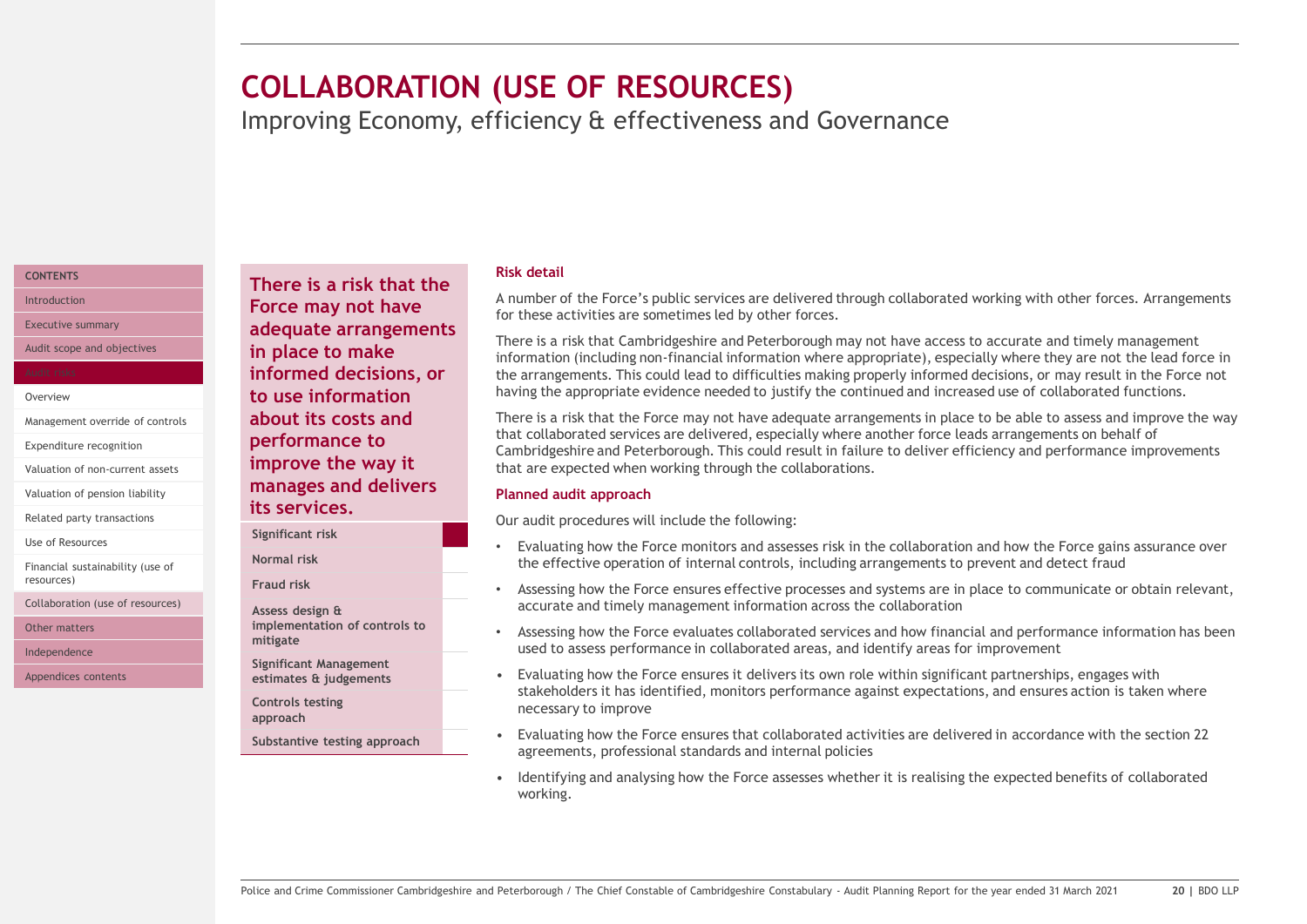### <span id="page-20-0"></span>**OTHER MATTERS REQUIRING FURTHER DISCUSSION**

#### **Fraud**

Whilst the management of the PCC and Chief Constable have ultimate responsibility for prevention and detection of fraud, we are required to obtain reasonable assurance that the financial statements are free from material misstatement, including those arising as a result of fraud. Our audit approach includes the consideration of fraud throughout the audit and includes making enquiries of management and those charged with governance.

We have not been made aware of any actual alleged or suspected incidences of fraud. We request confirmation from the Joint Audit Committee on their knowledge of any instances of fraud, and a discussion on the controls and processes in place to ensure timely identification and action.

Management believe that there is low risk of material misstatement arising from fraud and that controls in operation would prevent or detect material fraud.

#### **Accounting policies**

We will report to you on significant qualitative aspects of your chosen accounting policies. We will consider the consistency and application of the policies and we will report to you where accounting policies are inconsistent with the CIPFA Code of Practice on Local Authority Accounting 2020/21 under the circumstances.

#### **Internal audit**

We will ensure that we maximise the benefit of the overall audit effort carried out by internal audit and ourselves, whilst retaining the necessary independence of view.

We will review the reports issued by the Force's internal audit function although we do not plan to place reliance on their work in respect of their assessment of control processes.

We will seek to rely on the work of Internal Audit to support our VFM assessment.

#### **Significant accounting estimates and judgements**

We will report to you on significant accounting estimates and judgements. We will seek to understand and perform audit testing procedures on accounting estimates and judgements including consideration of the outcome of historical judgements and estimates. We will report to you our consideration of whether management estimates and judgements are within an acceptable range.

#### **Laws and regulations**

We will consider compliance with laws and regulations. The most significant of these for your organisation includes VAT legislation, Employment Taxes, Health and Safety and the Bribery Act 2010. We will make enquiries of management and review correspondence with the relevant authorities.

#### **Related parties**

Whilst you are responsible for the completeness of the disclosure of related party transactions in the financial statements, we are also required to consider related party transactions in the context of fraud as they may present greater risk for Management override or concealment of fraud. Our audit approach includes the consideration of related party transactions throughout the audit including making enquiries of management.

#### **Financial statement disclosures**

We will report to you on the sufficiency and content of your financial statement disclosures.

#### **Contingencies**

We request input from the Joint Audit Committee on recent claims.

#### **Any other matters**

We will report to you on any other matters relevant to the overseeing of the financial reporting process. Where applicable this includes why we consider a significant accounting practice that is acceptable under the financial reporting framework not to be the most appropriate.

**[CONTENTS](#page-1-0)** [Introduction](#page-2-0)

[Executive summary](#page-3-0)

[Audit scope and objectives](#page-7-0)

[Audit risks](#page-11-0)

[Other matters requiring further](#page-20-0)  discussion

[Going concern](#page-21-0)

[Irregularities \(including fraud\)](#page-22-0)

[Accounting estimates](#page-23-0)

[IT general controls](#page-24-0)

[FRC Ethical Standard \(December](#page-25-0)  2019)

[Independence](#page-26-0)

[Appendices contents](#page-27-0)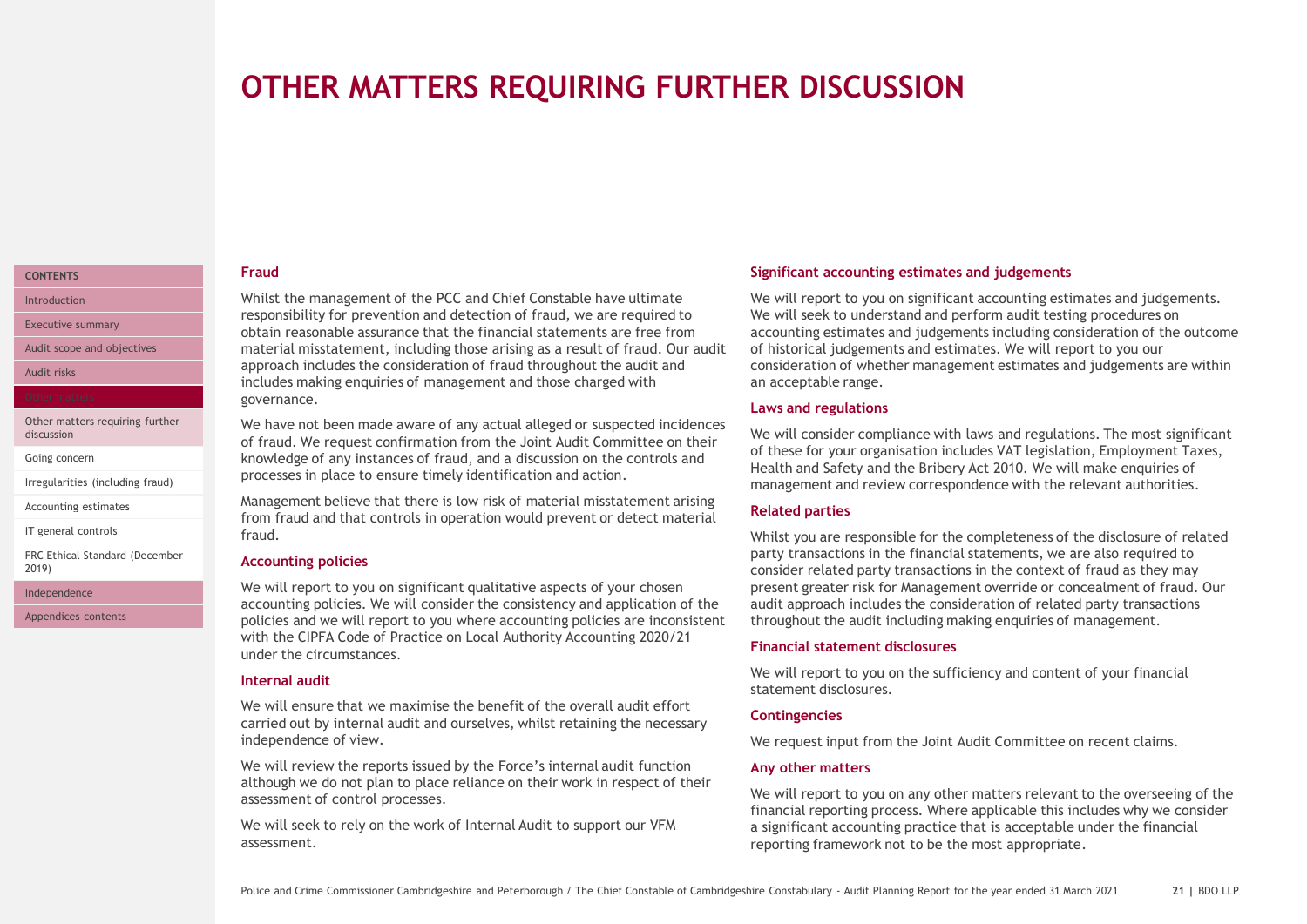### <span id="page-21-0"></span>**GOING CONCERN**

#### **[CONTENTS](#page-1-0)** [Introduction](#page-2-0)

[Executive summary](#page-3-0)

[Audit scope and objectives](#page-7-0)

[Audit risks](#page-11-0)

[Other matters requiring further](#page-20-0)  discussion

[Going concern](#page-21-0)

[Irregularities \(including fraud\)](#page-22-0)

[Accounting estimates](#page-23-0)

[IT general controls](#page-24-0)

[FRC Ethical Standard \(December](#page-25-0)  2019)

[Independence](#page-26-0)

[Appendices contents](#page-27-0)

**Management are required to make an assessment of the Groups's ability to continue as a going concern.**

#### **Managements' responsibilities**

It is managements' responsibility to make an assessment of the groups' ability to continue as a going concern to support the basis of preparation for the financial statements and disclosures in the financial statements. This is a requirement of the accounting standards.

This assessment should be supported by detailed cash flow forecasts with clear details of the key underlying assumptions, consideration of available finance throughout the forecast period, and a consideration of the forecast's sensitivity to possible variations in those assumptions along with any other relevant factors.

The going concern assessment should cover a minimum of 12 months from the date of the directors' approval of the financial statements. However, consideration should also be given to any major events or circumstances that may fall outside this period.

#### **Audit responsibilities**

Our responsibilities in respect of going concern are:

- To obtain sufficient appropriate audit evidence regarding, and conclude on, i) whether a material uncertainty related to going concern exists; and ii) the appropriateness of management's use of the going concern basis of accounting in the preparation of the financial statements
- To report in accordance with ISA (UK) 570.

We will obtain an understanding of the business model, objectives, strategies and related business risk, the measurement and review of the Police and Crime Commissioners' and the Chief Constables' financial performance including forecasting and budgeting processes and the force's risk assessment process. We will evaluate:

- The Forces' method, including the relevance and reliability of underlying data used to make the assessment, whether assumptions and changes to assumptions from prior years are appropriate and consistent with each other
- The Forces' plans for future actions in relation to the going concern assessment including whether such plans are feasible in the circumstances
- The adequacy and appropriateness of disclosures in the financial statements regarding the going concern assessment and any material uncertainties that may exist.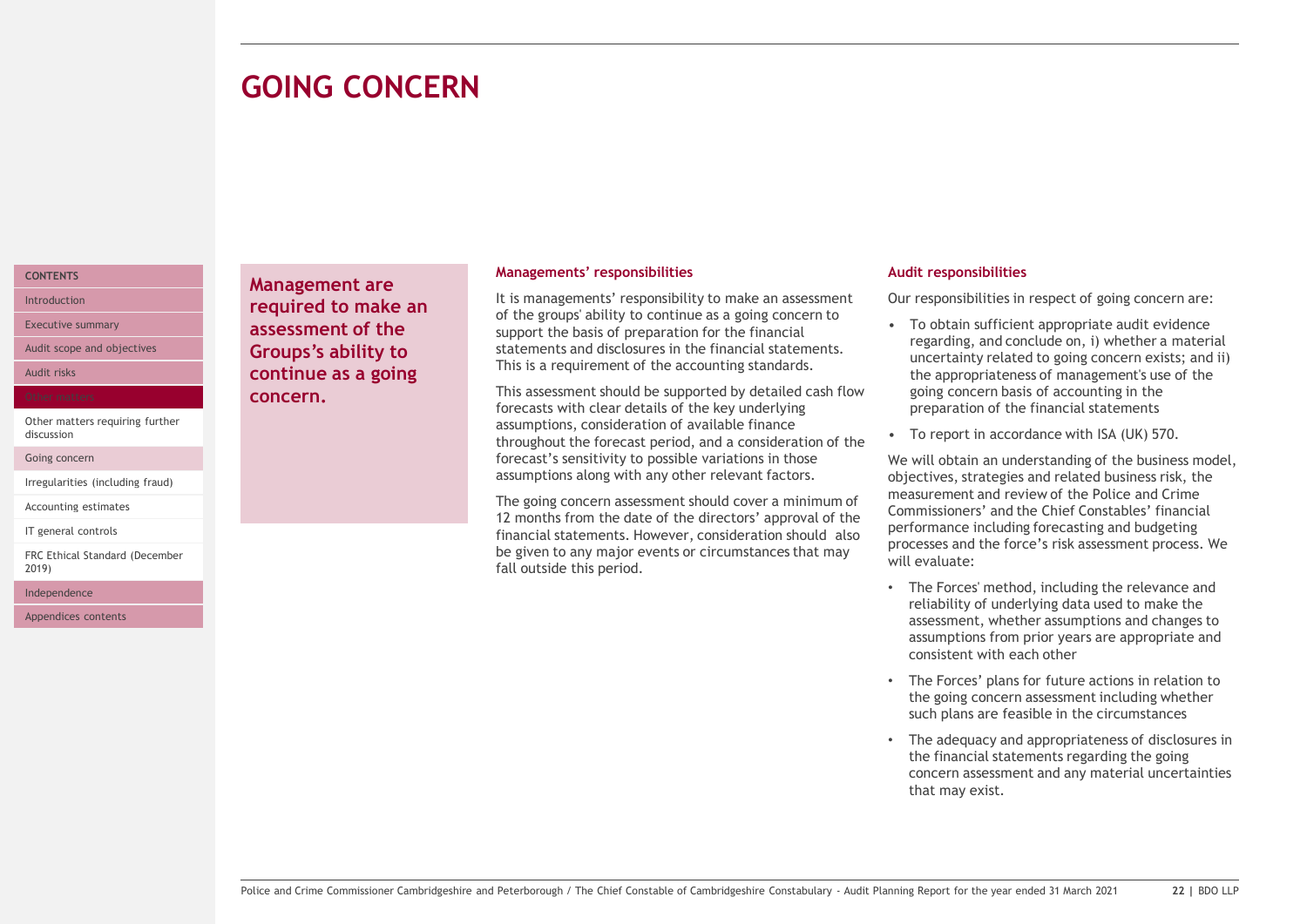### <span id="page-22-0"></span>**IRREGULARITIES (INCLUDING FRAUD)**

#### **[CONTENTS](#page-1-0)** [Introduction](#page-2-0)

[Executive summary](#page-3-0)

[Audit scope and objectives](#page-7-0)

[Audit risks](#page-11-0)

[Other matters requiring further](#page-20-0)  discussion

[Going concern](#page-21-0)

[Irregularities \(including fraud\)](#page-22-0)

[Accounting estimates](#page-23-0)

[IT general controls](#page-24-0)

[FRC Ethical Standard \(December](#page-25-0)  2019)

[Independence](#page-26-0)

[Appendices contents](#page-27-0)

We are required to include in our auditor's report an explanation of the extent to which the audit is considered capable of detecting irregularities (non compliance with laws and regulations), including fraud.

Our audit is designed to provide reasonable assurance about whether the financial statements as whole are free from material misstatement whether due to fraud or error. We design audit procedures to respond to the risk of material misstatement in the financial statements, recognising that the risk of not detecting a material misstatement due to fraud is higher than the risk of not detecting one resulting from error. Irregularities that result from fraud might be inherently more difficult to detect than irregularities that result from error.

Our audit work will focus on laws and regulations that could give rise to a material misstatement in the PCC or Chief Constable's financial statements and may include, where appropriate:

- Obtaining an understanding of the control environment in monitoring compliance with laws and regulations
- Enquiries of management, those charged with governance and the Forces' legal advisers
- Agreement of the financial statement disclosures to underlying supporting documentation
- Review of minutes of senior management meetings throughout the year and of correspondence with regulatory authorities
- Written representations.

There are inherent limitations in the audit procedures described above and the further removed non-compliance with laws and regulations is from the events and transactions reflected in the financial statements, the less likely we would become aware of it.

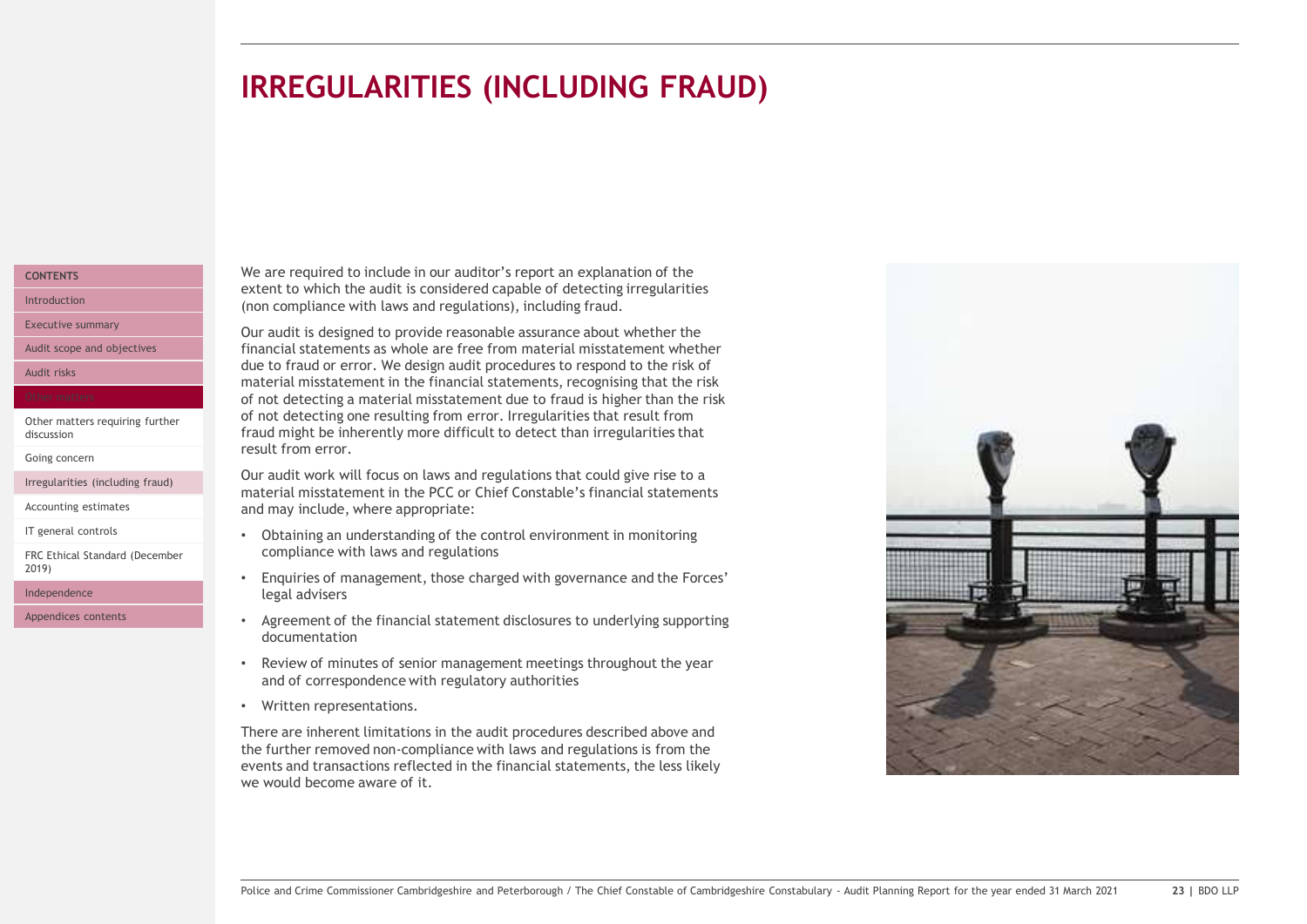### <span id="page-23-0"></span>**ACCOUNTING ESTIMATES**

#### **[CONTENTS](#page-1-0)**

[Introduction](#page-2-0)

[Executive summary](#page-3-0)

[Audit scope and objectives](#page-7-0)

[Audit risks](#page-11-0)

[Other matters requiring further](#page-20-0)  discussion

[Going concern](#page-21-0)

[Irregularities \(including fraud\)](#page-22-0)

[Accounting estimates](#page-23-0)

[IT general controls](#page-24-0)

[FRC Ethical Standard \(December](#page-25-0)  2019)

[Independence](#page-26-0)

[Appendices contents](#page-27-0)

**Revision to ISA (UK) 540 means that we may need to update our approach to the audit of accounting estimates - including confirmation and documentation of our understanding of the Force's estimation process.** 

We will need to obtain an understanding of how you control your estimation process including not only the design and implementation of the process, but also the policies and procedures you put in place to satisfy yourself that each step in the process is properly applied, and that the resulting accounting estimates are reasonable.

For significant accounting estimates, particularly those that are complex or where there is a high degree of estimation uncertainty we will also make enquiries about how you:

- Make those responsible for deriving or changing your accounting estimates aware of relevant significant transactions, conditions or events
- Review the outcome(s) of previous accounting estimates and respond to the results of that review
- Identify and comply with the relevant requirements in the applicable financial reporting framework regarding your accounting estimates and related disclosures including how they are affected by complexity and your judgment
- Account for regulatory factors relevant to the Force's accounting estimates, including, when applicable, regulatory frameworks related to prudential supervision
- Identify the need for, and apply, specialised skills or knowledge related to accounting estimates, including with respect to the use of a management's expert
- Identify and address risks related to accounting estimates through your risk assessment process
- Identify relevant methods (including models), assumptions and data and the need for changes in them, and from those identified, select which to apply
- Address the degree of estimation uncertainty in selecting your final point estimates
- Describe in your financial statements matters related to your process for deriving your accounting estimates, and matters related to the degrees of estimation uncertainty underlying your accounting estimates
- Ensure there is oversight and governance in place over management's financial reporting process relevant to accounting estimates.

Under ISA (UK) 540 (revised) our audit approach will involve a more granular risk assessment relating to each significant estimate and separate consideration of the methods (or models) applied in calculating the estimate, the nature, source and reliability of data used and the significance, consistency and appropriateness of assumptions made.

We will also request written representations from you regarding the reasonableness of the methods, significant assumptions and the data used in determining the monetary amounts of accounting estimates, including the related disclosures, in accordance with the CIPFA Code of Practice on Local Authority Accounting 2020/21.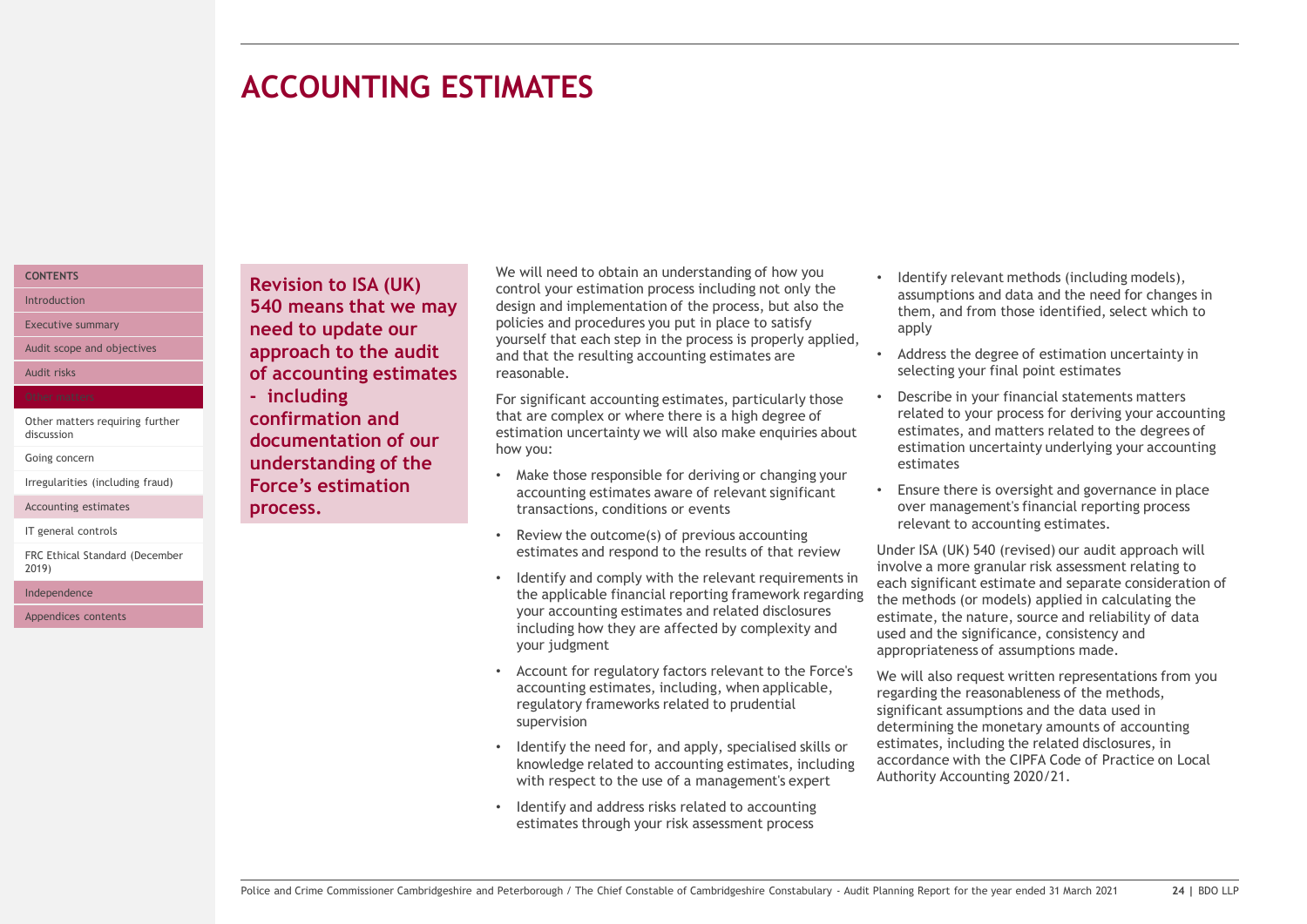### <span id="page-24-0"></span>**IT GENERAL CONTROLS**

#### **[CONTENTS](#page-1-0)**

[Introduction](#page-2-0)

[Executive summary](#page-3-0)

[Audit scope and objectives](#page-7-0)

[Audit risks](#page-11-0)

[Other matters requiring further](#page-20-0)  discussion

[Going concern](#page-21-0)

[Irregularities \(including fraud\)](#page-22-0)

[Accounting estimates](#page-23-0)

[IT general controls](#page-24-0)

[FRC Ethical Standard \(December](#page-25-0)  2019)

[Independence](#page-26-0)

[Appendices contents](#page-27-0)

IT General Controls (ITGCs) are the policies and procedures that relate to many IT applications and support the effective functioning of application controls by helping to ensure the continued proper operation of information systems. They commonly include controls over data center and network operations; system software acquisition, change and maintenance; access security; and application system acquisition, development, and maintenance.

ITGCs are an important component in systems of internal control, and sometimes have a direct impact on the reliability of other controls.

IT assurance is embedded in our audit strategy to ensure the IT systems provide a suitable platform for the control environment and is undertaken in conjunction with our IT Assurance team. Our testing strategy includes a tailored range of data analytics, system configuration and IT environment testing.

We will also obtain an understanding of the information system, including the related business processes relevant to financial reporting, to include:

- E-financials
- iTrent.

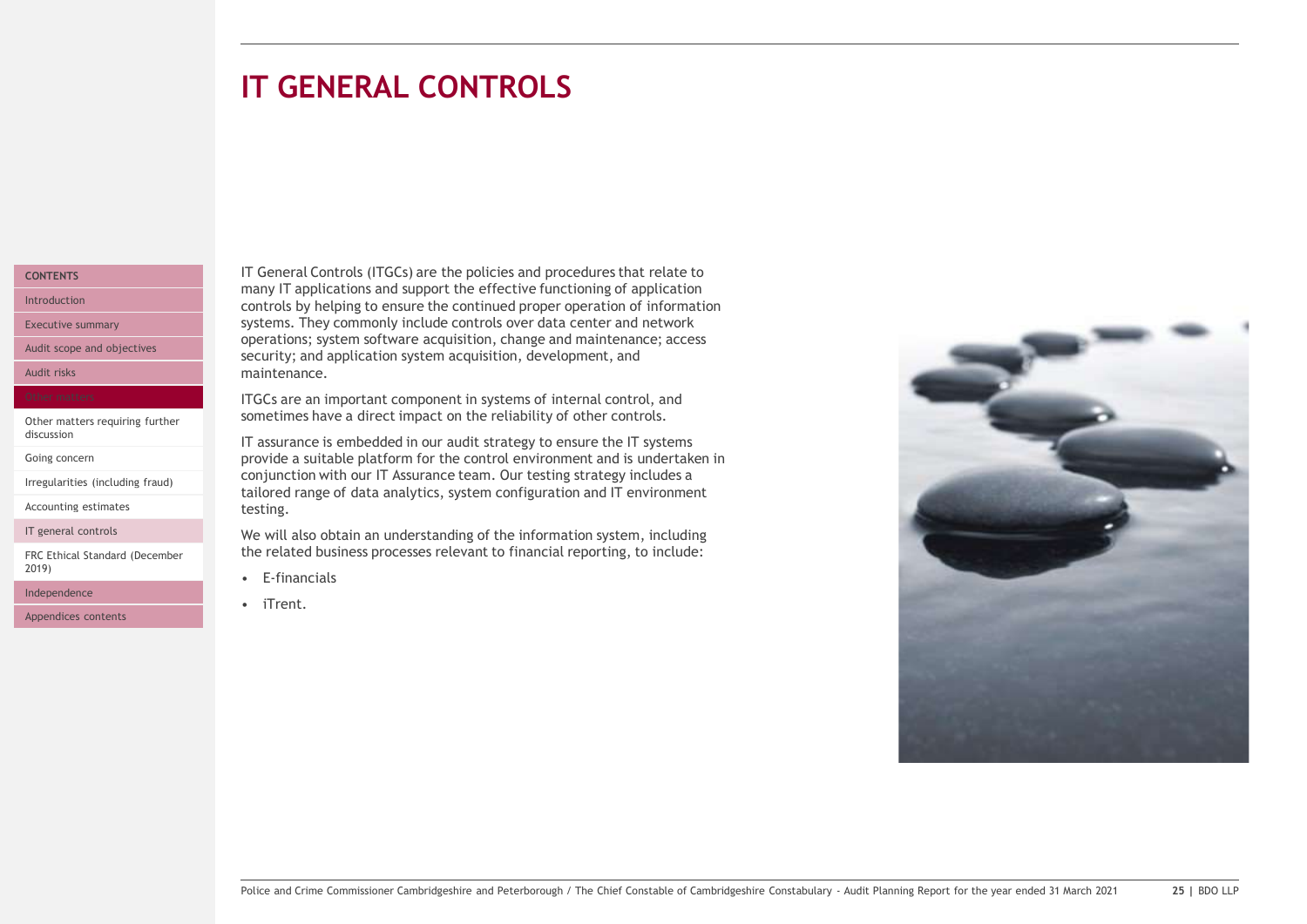#### Police and Crime Commissioner Cambridgeshire and Peterborough / The Chief Constable of Cambridgeshire Constabulary - Audit Planning Report for the year ended 31 March 2021 **26 |** BDO LLP

### <span id="page-25-0"></span>**FRC ETHICAL STANDARD (DECEMBER 2019)**

inconsistent with the general principles.

**Key headlines Impact**

**The objective,** 

**reasonable & informed third party test** 

#### **[CONTENTS](#page-1-0)**

[Introduction](#page-2-0)

[Executive summary](#page-3-0)

[Audit scope and objectives](#page-7-0)

[Audit risks](#page-11-0)

[Other matters requiring further](#page-20-0)  discussion

[Going concern](#page-21-0)

[Irregularities \(including fraud\)](#page-22-0)

[Accounting estimates](#page-23-0) [IT general controls](#page-24-0)

[FRC Ethical Standard \(December](#page-25-0)  2019)

[Independence](#page-26-0)

[Appendices contents](#page-27-0)

In December 2019 the FRC published the Revised Ethical Standard 2019 ('ES'), which is applicable from 15 March 2020. There are some transitionary provisions for services and arrangements that are not currently prohibited under the existing Standard. The ES aims to further strengthen auditor independence and enhance confidence in the profession. The table below provides a high level summary of the key headlines as applicable to our audit of the Group, PCC and Chief Constable.

Reinforcement that ethical principles take priority over rules. A need to take care where particular facts and circumstances are

either not addressed directly by the rules or might appear to 'work around' the rules, or result in an outcome that is

| <b>Contingent fees</b>                   | Non-audit services with contingent or success-based fee arrangements will be prohibited for audited entities.                                                                                                                                                                                                                                                                                                             |  |  |  |
|------------------------------------------|---------------------------------------------------------------------------------------------------------------------------------------------------------------------------------------------------------------------------------------------------------------------------------------------------------------------------------------------------------------------------------------------------------------------------|--|--|--|
| <b>Secondments</b>                       | All secondments/loan staff to audited entities are prohibited with the exception of secondments to public sector entities.                                                                                                                                                                                                                                                                                                |  |  |  |
| Recruitment and<br>remuneration services | Prohibition on providing remuneration services to audited entities such as advising on the quantum of the remuneration package<br>or the measurement criteria for calculation of the package. In addition, the prohibition on providing recruitment services to an<br>audited entity that would involve the firm taking responsibility for, or advising on the appointment of, any director or employee<br>of the entity. |  |  |  |
|                                          |                                                                                                                                                                                                                                                                                                                                                                                                                           |  |  |  |
|                                          |                                                                                                                                                                                                                                                                                                                                                                                                                           |  |  |  |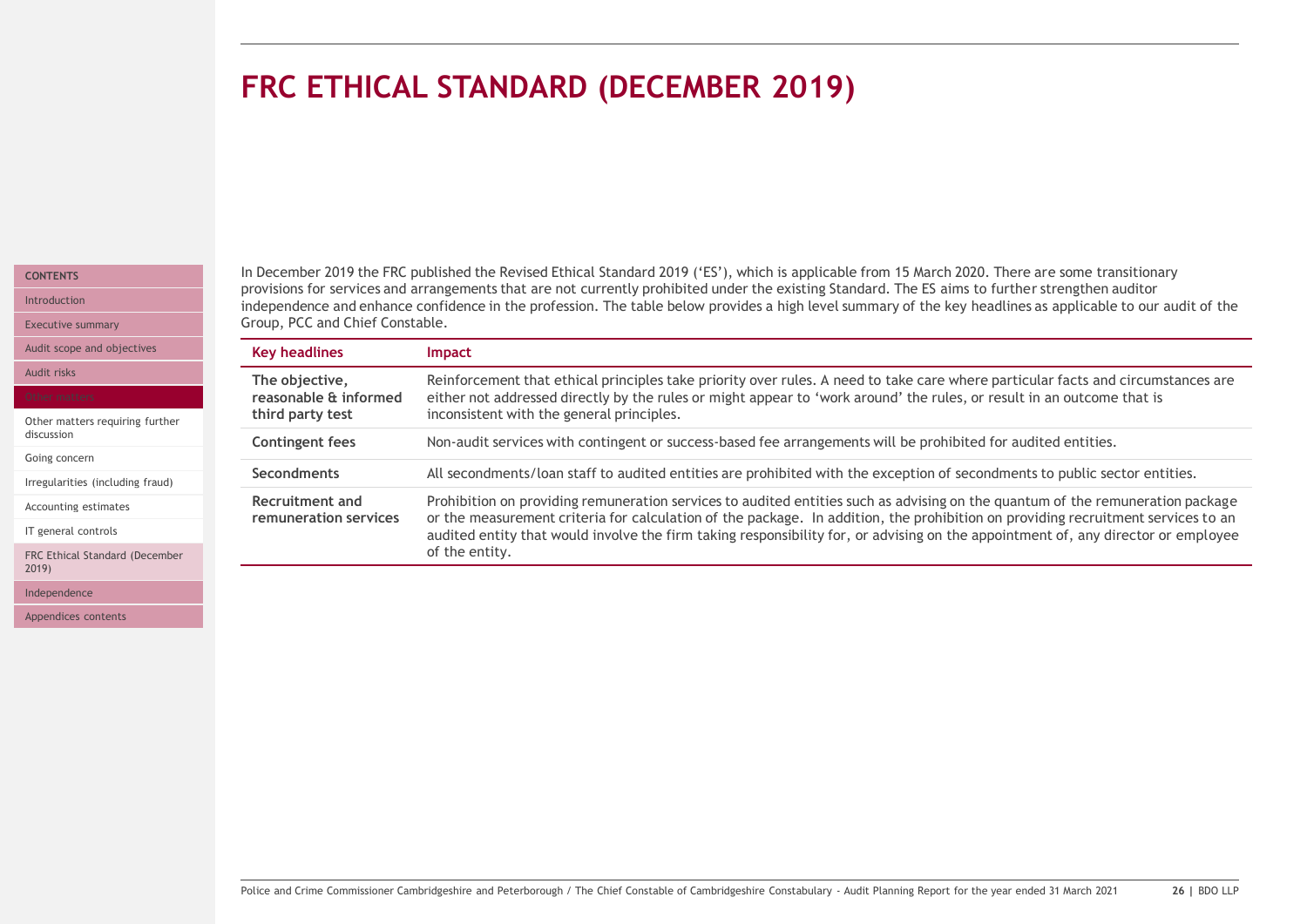### <span id="page-26-0"></span>INDEPENDENCE **INDEPENDENCE**

#### **[CONTENTS](#page-1-0)** [Introduction](#page-2-0)

[Executive summary](#page-3-0)

[Audit scope and objectives](#page-7-0)

[Audit risks](#page-11-0)

[Other matters](#page-20-0)

[Independence](#page-26-0)

[Appendices contents](#page-27-0)

**Under ISAs (UK) and the FRC's Ethical Standard we are required, as auditors, to confirm our independence.** 

We have embedded the requirements of the auditing standards in our methodologies, tools and internal training programmes. Our internal procedures require that audit engagement leads are made aware of any matters which may reasonably be thought to bear on the integrity, objectivity or independence of the firm, the members of the engagement team or others who are in a position to influence the outcome of the engagement.

This document considers such matters in the context of our audit for the year ending 31 March 2021.

We confirm that the firm, the engagement team and other partners, directors, senior managers and managers conducting the audit comply with relevant ethical requirements including the FRC's Ethical Standard and are independent of the Police and Crime Commissioner and the Chief Constable.

We also confirm that we have obtained confirmation that external audit experts involved in the audit comply with relevant ethical requirements including the FRC's Ethical Standard and are independent of the Police and Crime Commissioner and the Chief Constable.

Should you have any comments or queries regarding any independence matters we would welcome their discussion in more detail.

#### **Non-audit services**

Details of services, other than audit, provided by us to the group during the period and up to the date of this report are set out in the fees table on page 7.

Should you have any comments or queries regarding any independence matters we would welcome their discussion in more detail.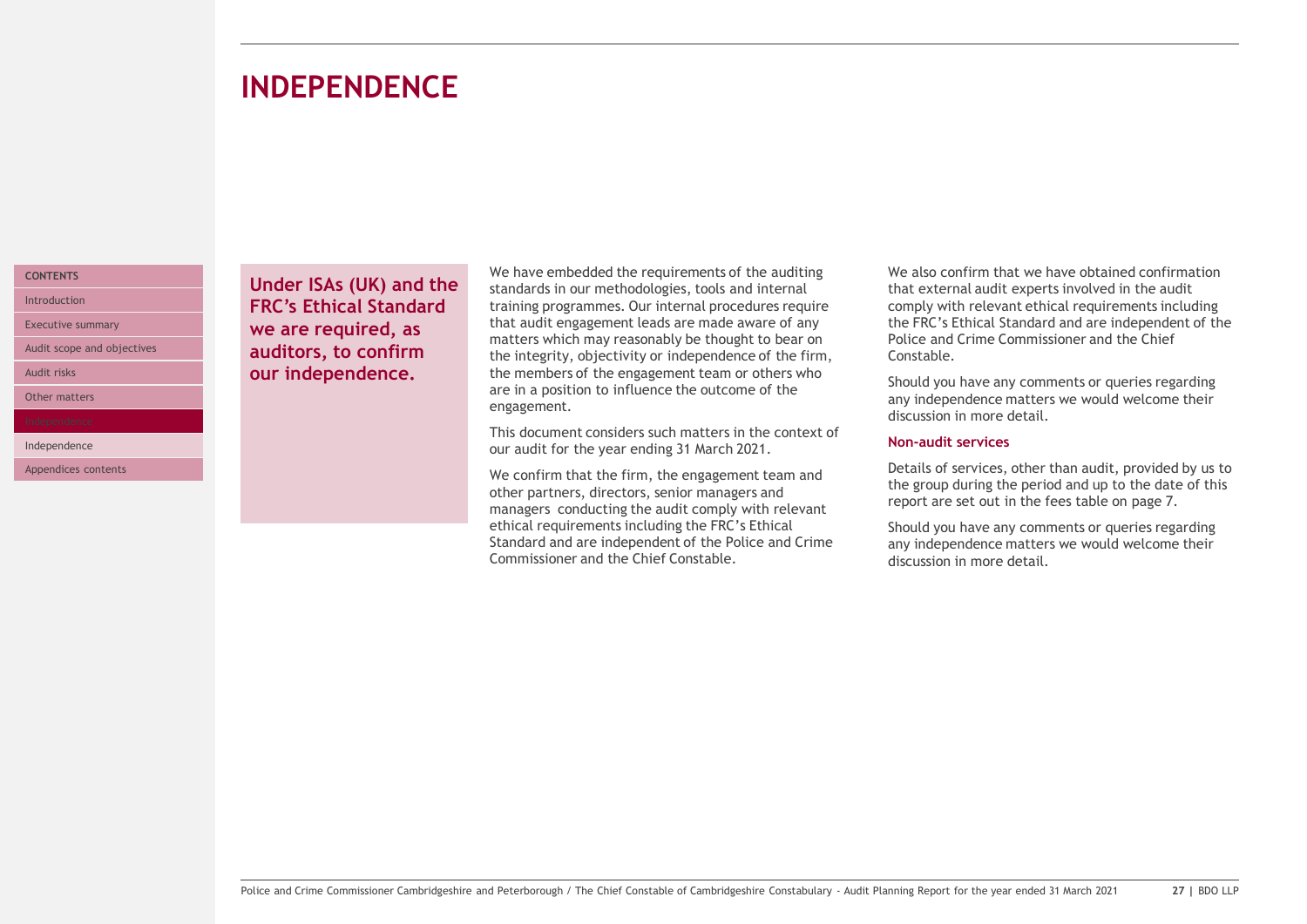## <span id="page-27-0"></span>**APPENDICES CONTENTS**

| A | Responsibilities                                                                           | 29 |
|---|--------------------------------------------------------------------------------------------|----|
|   | Force's responsibilities                                                                   | 29 |
|   | Our responsibilities                                                                       | 30 |
|   | Communication with you                                                                     | 31 |
|   | Team member rotation                                                                       | 32 |
|   | Materiality: Definition and application                                                    | 33 |
|   | Materiality: Definition and application                                                    | 34 |
|   | New Accounting Standards, Auditing Standards and Other<br>Financial Reporting Developments | 35 |
|   |                                                                                            |    |

| AQR Results 2019/20 |  |
|---------------------|--|
| AQR Results 2019/20 |  |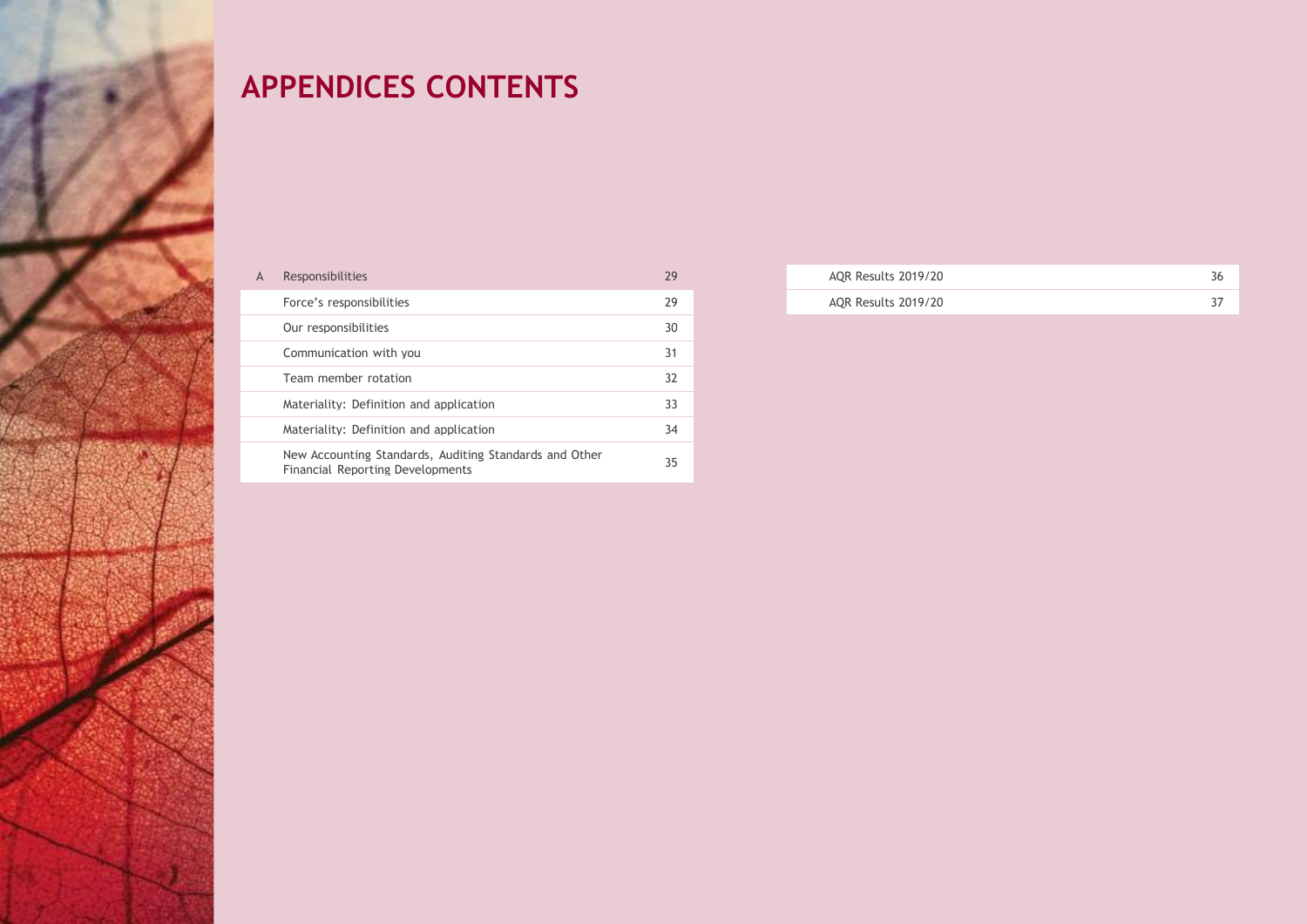### <span id="page-28-0"></span>RESPONSIBILITIES **FORCE'S RESPONSIBILITIES**

The Force's responsibilities and reporting

#### **Financial reporting**

The PCC and the Chief Constable are expected to have effective governance arrangements to deliver their objectives. To this end, the publication of the financial statements is an essential means by which the PCC and Chief Constable account for their stewardship and use of the public money at their disposal.

The form and content of the financial statements, and any additional schedules or returns for consolidation purposes, should reflect the requirements of the relevant accounting and reporting framework in place and any applicable accounting standards or other direction under the circumstances.

The PCC is also required to prepare schedules or returns to facilitate the preparation of consolidated accounts such as HM Treasury's Whole of Government Accounts.

The Section 151 Officer is responsible for preparing and filing a Statement of Accounts and financial statements which show a true and fair view in accordance with CIPFA Code of Practice on Local Authority Accounting 2020/21, applicable accounting standards or other direction under the circumstances.

Our audit of the financial statements does not relieve management nor those charged with governance of their responsibilities for the preparation of materially accurate financial statements.

#### **Use of resources**

Forces are required to maintain an effective system of internal control that supports the achievement of their policies, aims and objectives while safeguarding and securing value for money from the public funds and other resources at their disposal.

As part of the material published with its financial statements, the Force is required to bring together commentary on its governance framework and how this has operated during the period in a Governance Statement.

In preparing its Governance Statement, the Force will tailor the content to reflect its own individual circumstances, consistent with the requirements of the relevant accounting and reporting framework and having regard to any guidance issued in support of that framework. This includes a requirement to provide commentary on their arrangements for securing value for money from their use of resources.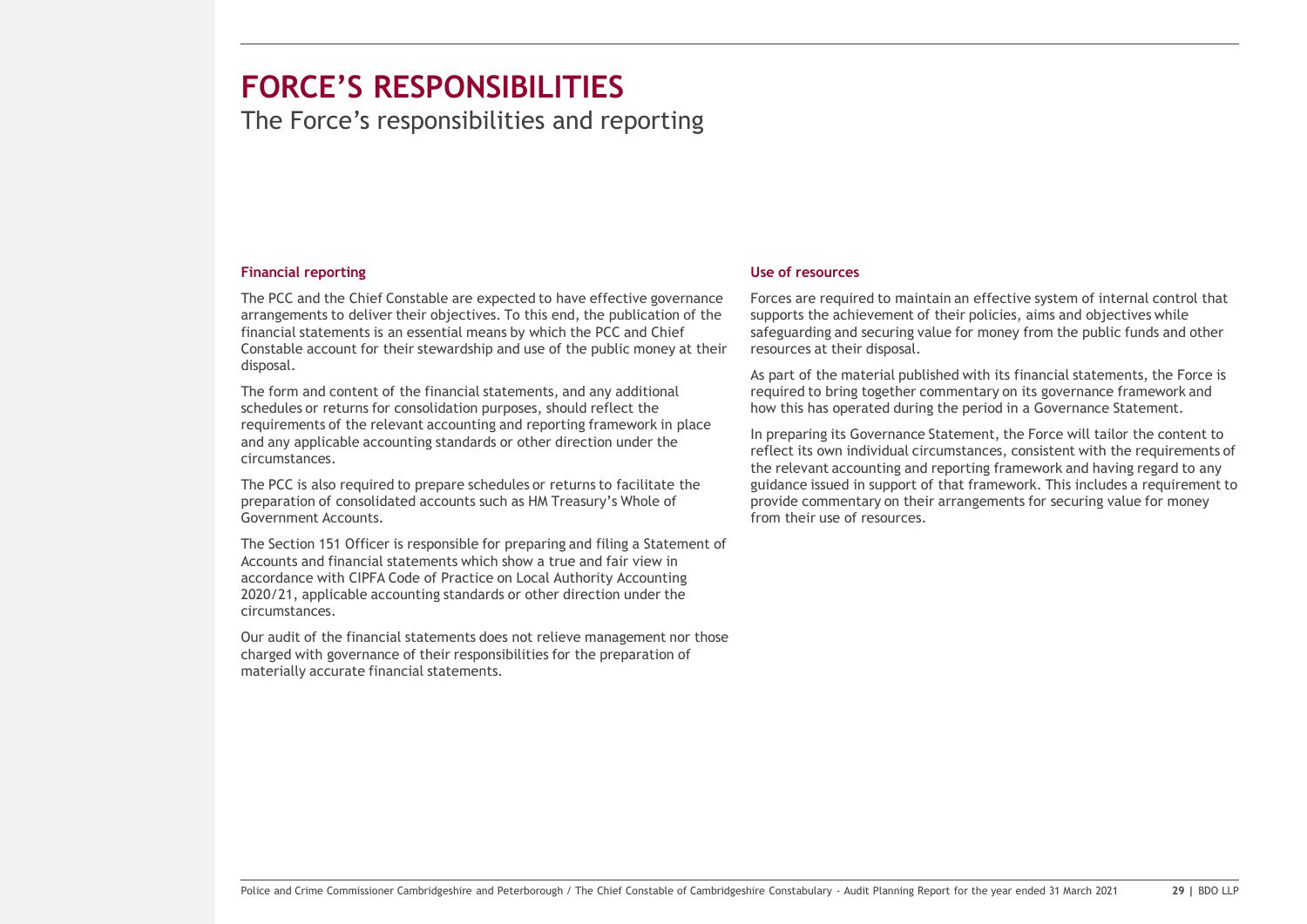## <span id="page-29-0"></span>**OUR RESPONSIBILITIES**

### Responsibilities and reporting

#### **[CONTENTS](#page-1-0)**

[Appendices contents](#page-27-0)

[Our responsibilities](#page-29-0)

[Communication with you](#page-30-0)

[Team member rotation](#page-31-0)

[Materiality: Definition and](#page-32-0) application

[Materiality: Definition and](#page-33-0) application

New Accounting Standards, Auditing Standards and Other [Financial Reporting Developments](#page-34-0) 

[AQR Results 2019/20](#page-35-0)

[AQR Results 2019/20](#page-36-0)

#### **Our responsibilities and reporting – financial reporting**

We are responsible for performing our audit under International Standards on Auditing (UK) to form and express an opinion on your financial statements. We report our opinion on the financial statements to the Police and Crime Commissioner and the Chief Constable.

We read and consider the 'other information' contained in the Annual Report such as the additional narrative reports. We will consider whether there is a material inconsistency between the other information and the financial statements or other information and our knowledge obtained during the audit.

#### **Our responsibilities and reporting – use of resources**

We are required to satisfy ourselves that the Force has made proper arrangements for securing economy, efficiency and effectiveness in its use of resources.

This means that we have regard to relevant guidance issued by the National Audit Office and undertake sufficient work to be able to satisfy ourselves as to whether the Force has put arrangements in place that support the achievement of value for money and to provide an annual commentary on arrangements in the Auditor's Annual Report.

#### **What we don't report**

Our audit is not designed to identify all matters that may be relevant to the Force and the Joint Audit Committee and cannot be expected to identify all matters that may be of interest to you and, as a result, the matters reported may not be the only ones which exist.

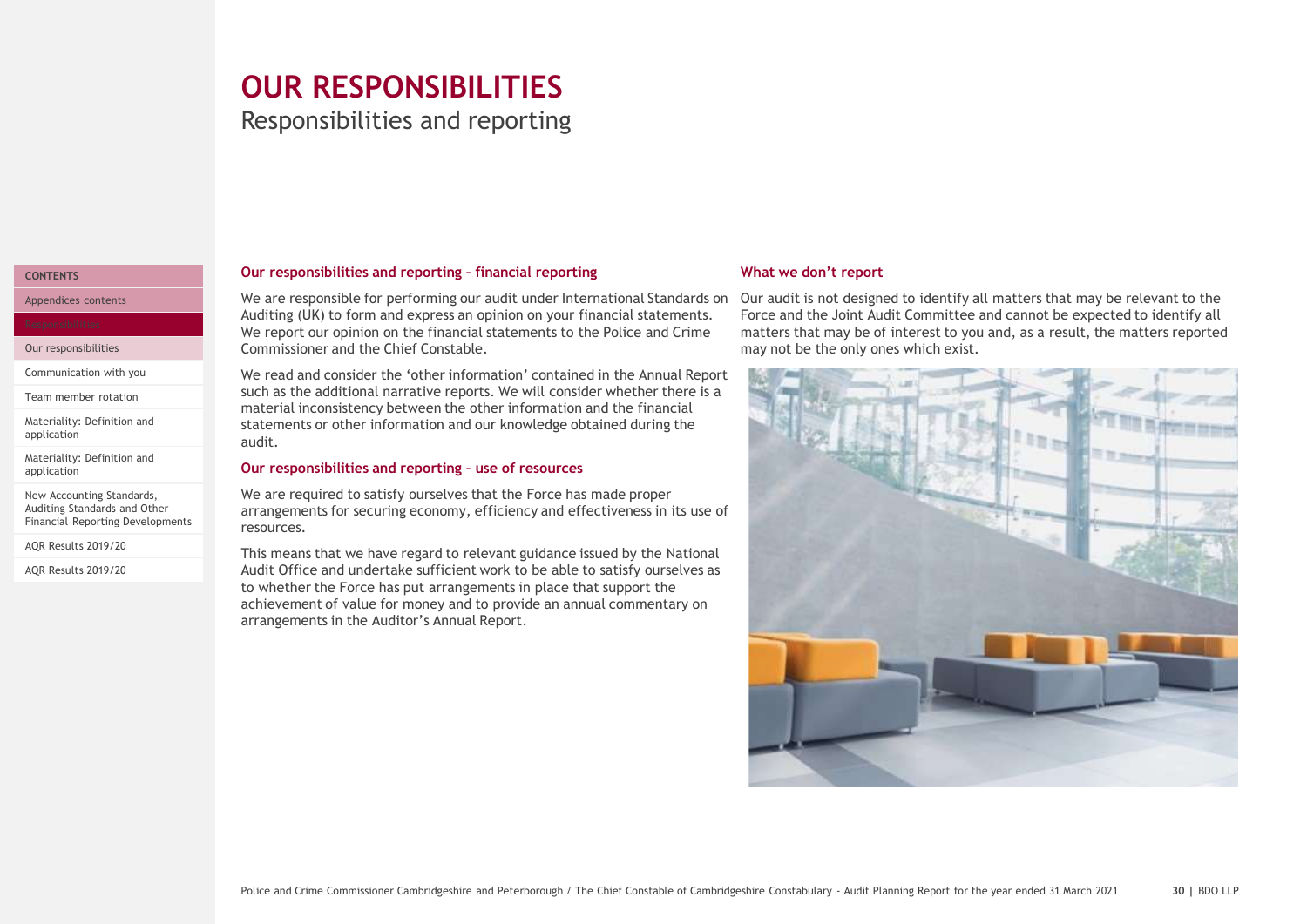### <span id="page-30-0"></span>**COMMUNICATION WITH YOU**

#### **Those charged with governance**

References in this report to 'those charged with governance' are to the group as a whole. For the purposes of our communication with those charged with governance you have agreed we will communicate primarily with the Joint Audit Committee.

In communicating with the Joint Audit Committee, representing TCWG of the parent and the Group, we consider TCWG of subsidiary entities to be informed about matters relevant to their subsidiary. Please let us know if this is not appropriate.

#### **Communication, meetings and feedback**

We request feedback from you on our planning and completion report to promote two way communication throughout the audit process and to ensure that all risks are identified and considered; and at completion that the results of the audit are appropriately considered. We will meet with management throughout the audit process. We will issue regular updates and drive the audit process with clear and timely communication, bringing in the right resource and experience to ensure efficient and timely resolution of issues.

#### **Audit Planning Report**

The Audit Planning Report sets out all planning matters which we want to draw to your attention including audit scope, our assessment of audit risks and materiality.

#### **Internal Controls**

We will consider internal controls relevant to the preparation of financial statements in order to design our audit procedures and complete our work. This is not for the purpose of expressing an opinion on the effectiveness of internal control.

#### **Audit Completion Report**

At the conclusion of the audit, we will issue an Audit Completion Report to communicate to you key audit findings before concluding our audit opinion. We will include any significant deficiencies in internal controls which we identify as a result of performing audit procedures. We will meet with you to discuss the findings and in particular to receive your input on areas of the financial statements involving significant estimates and judgements and critical accounting policies.

Once we have discussed the contents of the Audit Completion Report with you and having resolved all outstanding matters we will issue a final version of the report.

#### Auditor's Annual Report

We will provide an annual commentary on the Force's arrangements to secure economy, efficiency and effectiveness in its use of resources. The commentary will explain the work that we have undertaken during the year and highlight any significant weaknesses identified, along with any recommendations for improvement. The commentary will also draw attention to emerging or developing issues which may not represent significant weaknesses, but which may nevertheless require attention from the Force. The Auditor's Annual Report is required to be published by the Force. This is required to be published no more than three months after the date of the opinion on the financial statements.

#### **[CONTENTS](#page-1-0)** [Appendices contents](#page-27-0)

[Our responsibilities](#page-29-0)

[Communication with you](#page-30-0)

[Team member rotation](#page-31-0)

[Materiality: Definition and](#page-32-0) application

[Materiality: Definition and](#page-33-0) application

New Accounting Standards, Auditing Standards and Other [Financial Reporting Developments](#page-34-0) 

[AQR Results 2019/20](#page-35-0)

[AQR Results 2019/20](#page-36-0)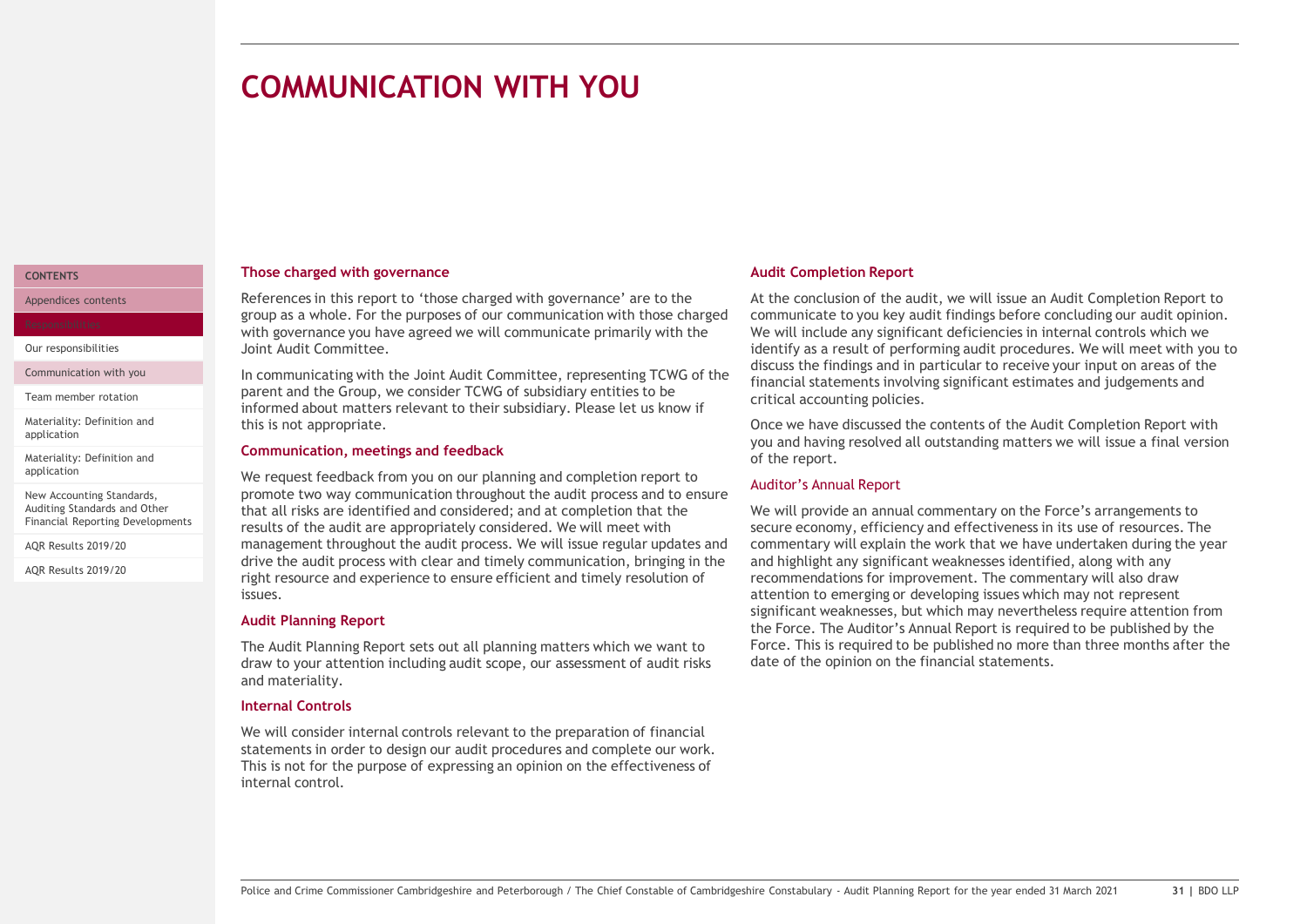<span id="page-31-0"></span>**TEAM MEMBER ROTATION**

#### **[CONTENTS](#page-1-0)**

[Appendices contents](#page-27-0)

[Our responsibilities](#page-29-0)

[Communication with you](#page-30-0)

[Team member rotation](#page-31-0)

[Materiality: Definition and](#page-32-0) application

[Materiality: Definition and](#page-33-0) application

New Accounting Standards, Auditing Standards and Other [Financial Reporting Developments](#page-34-0) 

[AQR Results 2019/20](#page-35-0)

[AQR Results 2019/20](#page-36-0)

This table indicates the latest rotation periods normally permitted under the independence rules of the FRC's Ethical Standard.

In order to safeguard audit quality we will employ a policy of gradual rotation covering the team members as well as other senior members of the engagement team to ensure a certain level of continuity from year to year.



#### **Independence - engagement team rotation**

| Senior team<br>members             | Number of years<br>involved | <b>Rotation to take place</b><br>after |
|------------------------------------|-----------------------------|----------------------------------------|
| Rachel Brittain<br>Engagement lead |                             | 5 years                                |
| Matthew Weller<br>Manager          |                             | 10 years                               |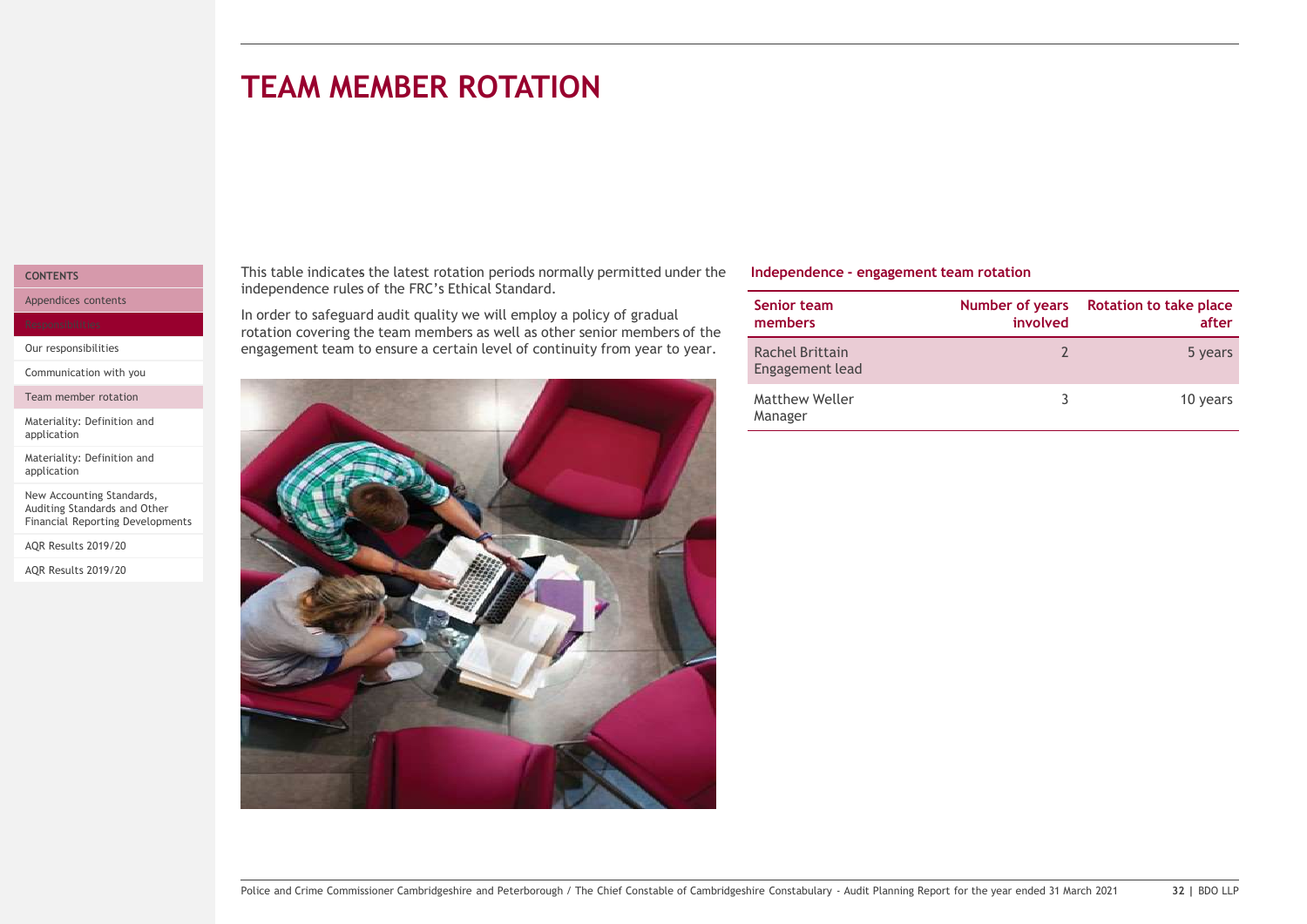### <span id="page-32-0"></span>**MATERIALITY: DEFINITION AND APPLICATION**

#### **Concept and definition**

The concept of materiality is fundamental to the preparation of the financial statements and the audit process and applies not only to monetary misstatements but also to disclosure requirements and adherence to appropriate accounting principles and statutory requirements.

We apply the concept of materiality both in planning and performing our audit, and in evaluating the effect of misstatements. For planning, we consider materiality to be the magnitude by which misstatements, including omissions, could influence the economic decisions of reasonable users that are taken on the basis of the financial statements. In order to reduce to an appropriately low level the probability that any misstatements exceed materiality, we use a lower materiality level, performance materiality, to determine the extent of testing needed. Importantly, misstatements below these levels will not necessarily be evaluated as immaterial as we also take account of the nature of identified misstatements, and the particular circumstances of their occurrence, when evaluating their effect on the financial statements as a whole.

Materiality therefore has qualitative as well as quantitative aspects and an item may be considered material, irrespective of its size, if it has an impact on (for example):

- Narrative disclosure e.g. accounting policies, going concern
- Instances when greater precision is required (e.g. disclosure of senior officers' remuneration and related party transactions).

International Standards on Auditing (UK) also allow the auditor to set a lower level of materiality for particular classes of transactions, account balances or disclosures for which misstatements of lesser amounts than materiality for the financial statements as a whole could reasonably be expected to influence the economic decisions of users taken on the basis of the financial statements.

#### **Calculation and determination**

We have determined materiality based on professional judgement in the context of our knowledge of the Group, including consideration of factors such as industry developments, financial stability and reporting requirements for the financial statements.

We determine materiality in order to:

- Assist in establishing the scope of our audit engagement and audit tests
- Calculate sample sizes
- Assist in evaluating the effect of known and likely misstatements on the Group financial statements.

#### **Reassessment of materiality**

We will reconsider materiality if, during the course of our audit engagement, we become aware of facts and circumstances that would have caused us to make a different determination of planning materiality if we had been aware.

Further, when we have performed all our tests and are ready to evaluate the results of those tests (including any misstatements we detected) we will reconsider whether materiality combined with the nature, timing and extent of our auditing procedures, provided a sufficient audit scope.

#### **Definition of materiality under IFRS**

Information is material if omitting, misstating or obscuring it could reasonably be expected to influence decisions that the primary users of general purpose financial statements make on the basis of those financial statements, which provide financial information about a specific reporting entity.

**[CONTENTS](#page-1-0)**

[Appendices contents](#page-27-0)

[Our responsibilities](#page-29-0)

[Communication with you](#page-30-0)

[Team member rotation](#page-31-0)

[Materiality: Definition and](#page-32-0) application

[Materiality: Definition and](#page-33-0) application

New Accounting Standards, Auditing Standards and Other [Financial Reporting Developments](#page-34-0) 

[AQR Results 2019/20](#page-35-0)

[AQR Results 2019/20](#page-36-0)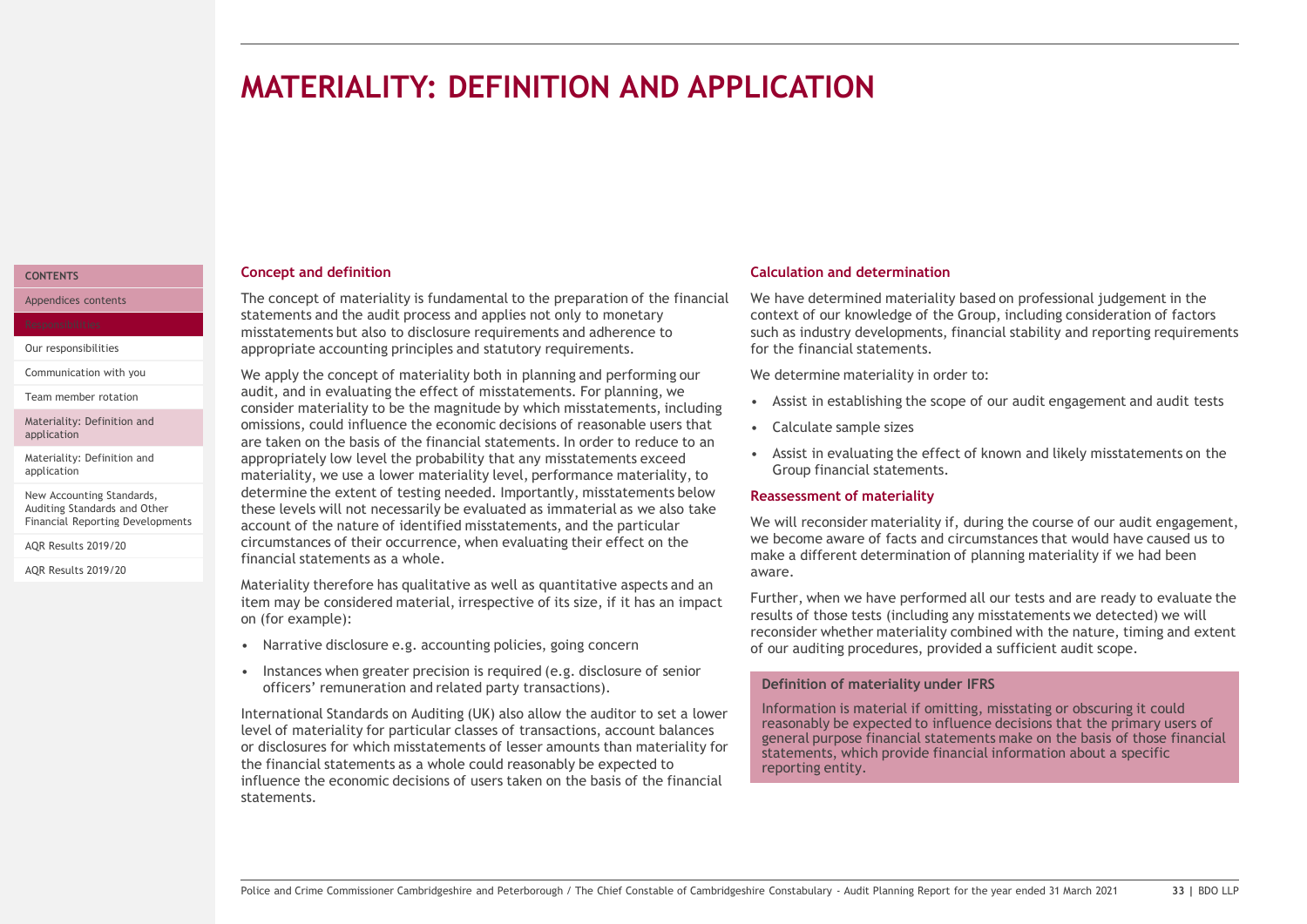### <span id="page-33-0"></span>**MATERIALITY: DEFINITION AND APPLICATION**

#### **[CONTENTS](#page-1-0)**

[Our responsibilities](#page-29-0)

[Appendices contents](#page-27-0)

[Communication with you](#page-30-0)

[Team member rotation](#page-31-0)

[Materiality: Definition and](#page-32-0) application

[Materiality: Definition and](#page-33-0) application

New Accounting Standards, Auditing Standards and Other [Financial Reporting Developments](#page-34-0) 

[AQR Results 2019/20](#page-35-0)

[AQR Results 2019/20](#page-36-0)

audit procedures being necessary. **Unadjusted errors** individually or in aggregate.

If we conclude that our audit scope was sufficient, we will use materiality to evaluate whether uncorrected misstatements (individually or in aggregate) are material.

You should be aware that any misstatements that we identify during our audit, both corrected and uncorrected errors, might result in additional

We will communicate to you all uncorrected misstatements identified during our audit, other than those which we believe are 'clearly trivial'.

Clearly trivial is defined as matters which will be of a wholly different (smaller) order of magnitude than the materiality thresholds used in the audit, and will be matters that are clearly inconsequential, whether taken

We will obtain written representations from the Joint Audit Committee confirming that in their opinion these uncorrected misstatements are immaterial, both individually and in aggregate and that, in the context of the financial statements taken as a whole, no adjustments are required.

We will request that you correct all uncorrected misstatements. In particular we would strongly recommend correction of errors whose correction would affect compliance with contractual obligations or governmental regulations. Where you choose not to correct all identified misstatements we will request a written representation from you setting out your reasons for not doing so and confirming that in your view the effects of any uncorrected misstatements are immaterial, individually and in aggregate, to the financial statements as whole.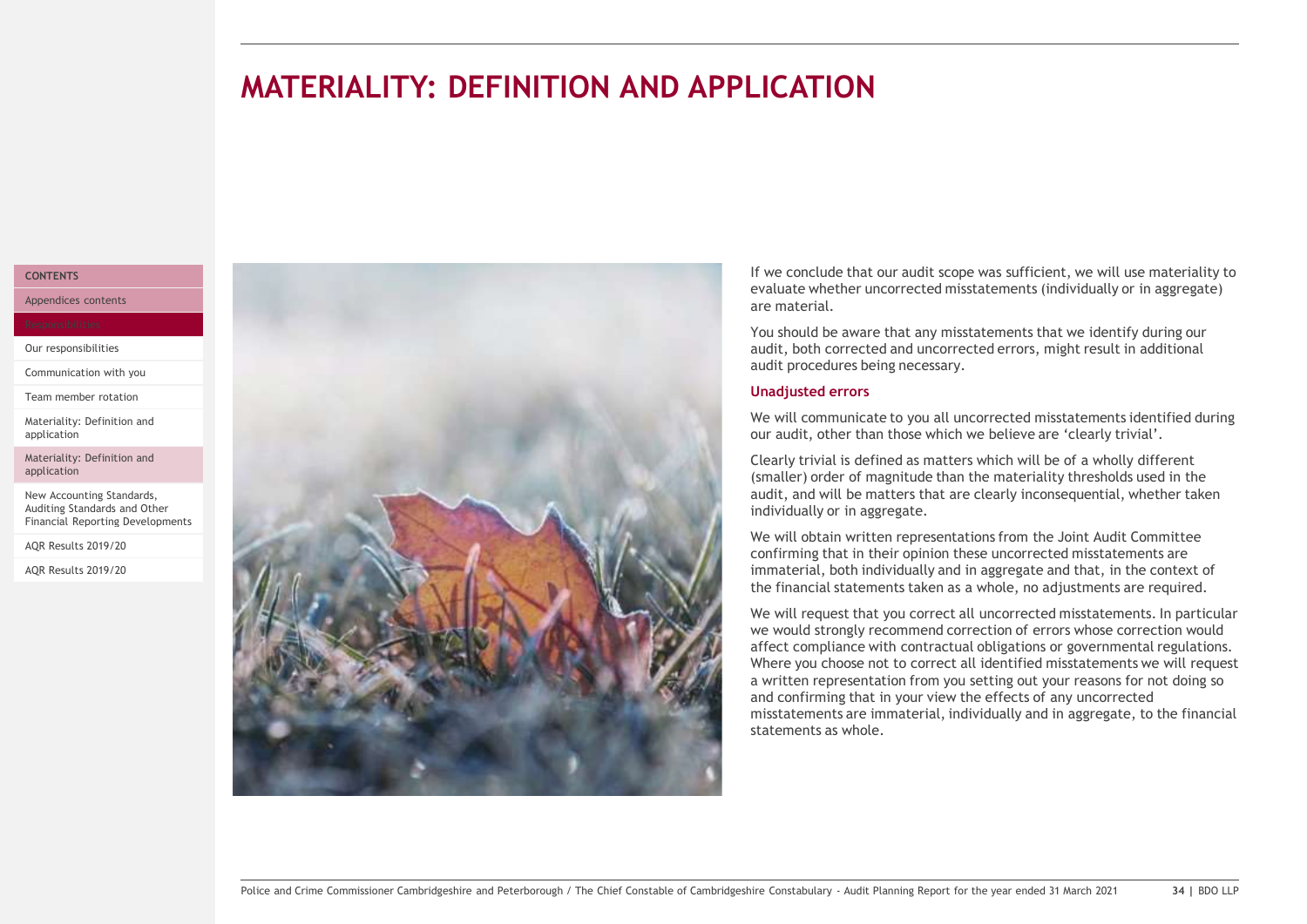### <span id="page-34-0"></span>**NEW ACCOUNTING STANDARDS, AUDITING STANDARDS AND OTHER FINANCIAL REPORTING DEVELOPMENTS**

#### **[CONTENTS](#page-1-0)**

[Appendices contents](#page-27-0)

We would like to draw to your attention the following summary of key changes to standards, regulations and other financing reporting developments, their effective dates and an indication, based on preliminary discussions with management and our sector understanding, of their possible effect on the annual report.

| Our responsibilities                                                                                 | New Accounting Standards, Auditing Standards and Other<br><b>Financial Reporting Developments</b>                     |             | <b>Expected effect</b> |               |             |      | <b>Effective for periods beginning</b><br>on or after 1 January |  |
|------------------------------------------------------------------------------------------------------|-----------------------------------------------------------------------------------------------------------------------|-------------|------------------------|---------------|-------------|------|-----------------------------------------------------------------|--|
| Communication with you                                                                               |                                                                                                                       | <b>None</b> | Low                    | <b>Medium</b> | <b>High</b> | 2020 | 2021                                                            |  |
| Team member rotation                                                                                 |                                                                                                                       |             |                        |               |             |      |                                                                 |  |
| Materiality: Definition and<br>application                                                           | Amendments to IFRS 3 Definition of a business                                                                         |             |                        |               |             |      |                                                                 |  |
| Materiality: Definition and                                                                          | Auditing standard - audit of accounting estimates                                                                     |             |                        |               |             |      |                                                                 |  |
| application                                                                                          | Increased emphasis on understanding management's processes,                                                           |             |                        |               |             |      |                                                                 |  |
| New Accounting Standards,<br>Auditing Standards and Other<br><b>Financial Reporting Developments</b> | systems and controls estimation uncertainty and financial<br>statement disclosures                                    |             |                        |               |             |      |                                                                 |  |
|                                                                                                      | Auditing standard - going concern                                                                                     |             |                        |               |             |      |                                                                 |  |
| AQR Results 2019/20                                                                                  |                                                                                                                       |             |                        |               |             |      |                                                                 |  |
| AQR Results 2019/20                                                                                  | Increased emphasis on evaluation of management's assessment<br>of the entity's ability to continue as a going concern |             |                        |               |             |      |                                                                 |  |
|                                                                                                      | Auditing standard - audit reports                                                                                     |             |                        |               |             |      |                                                                 |  |
|                                                                                                      | New audit report format with updated conclusion on going<br>concern and reference to irregularities, including fraud  |             |                        |               |             |      |                                                                 |  |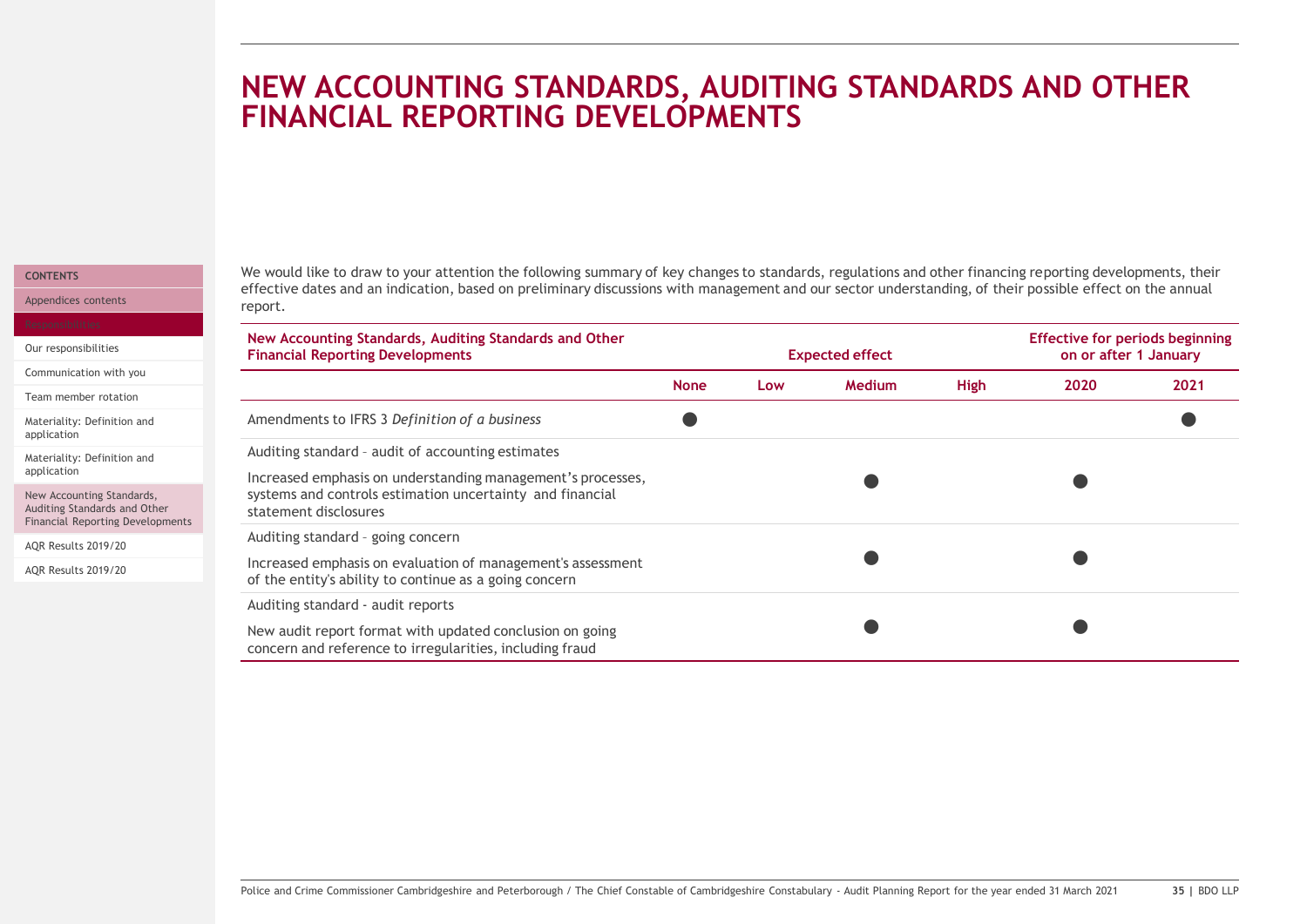### <span id="page-35-0"></span>**AQR RESULTS 2019/20** BDO Performance

#### **[CONTENTS](#page-1-0)**

[Appendices contents](#page-27-0)

[Our responsibilities](#page-29-0)

[Communication with you](#page-30-0)

[Team member rotation](#page-31-0)

[Materiality: Definition and](#page-32-0) application

[Materiality: Definition and](#page-33-0) application

New Accounting Standards, Auditing Standards and Other [Financial Reporting Developments](#page-34-0) 

#### [AQR Results 2019/20](#page-35-0)

[AQR Results 2019/20](#page-36-0)

#### **Overview**

The FRC released their Audit Quality Review results for the 7 largest accountancy firms in July 2020 for the review period 2019/20. A copy of all of the reports can be found on the [FRC Website.](https://www.frc.org.uk/auditors/audit-quality-review/audit-firm-specific-reports)

#### **Firm's Results**

The graphs demonstrate our performance in relation to the other 6 largest firms. Having topped the table for audit quality for the last two consecutive years, we are disappointed to see a decline in our results. These scores remind us we must remain committed to continuous improvements and, having carefully considered the root causes of the AQR findings, we are in the process of implementing detailed action plans where required. We have made a number of enhancements to our Audit Quality Plan to address these issues to drive our key focus of a continuous improvement in audit quality including highlighting how we will make changes to our root cause analysis process which plays a key role.

We would encourage you to read our report which includes:

- Details of the root cause analysis we have been undertaking to address issues raised
- The actions we have/are undertaking to address the issues raised by the AQR
- A number of areas of good practice the AQR review team identified whilst undertaking their review.

More details will be included in our Transparency Report which will be available on our [www.bdo.co,uk](https://www.bdo.co.uk/en-gb/about/transparency-report) 





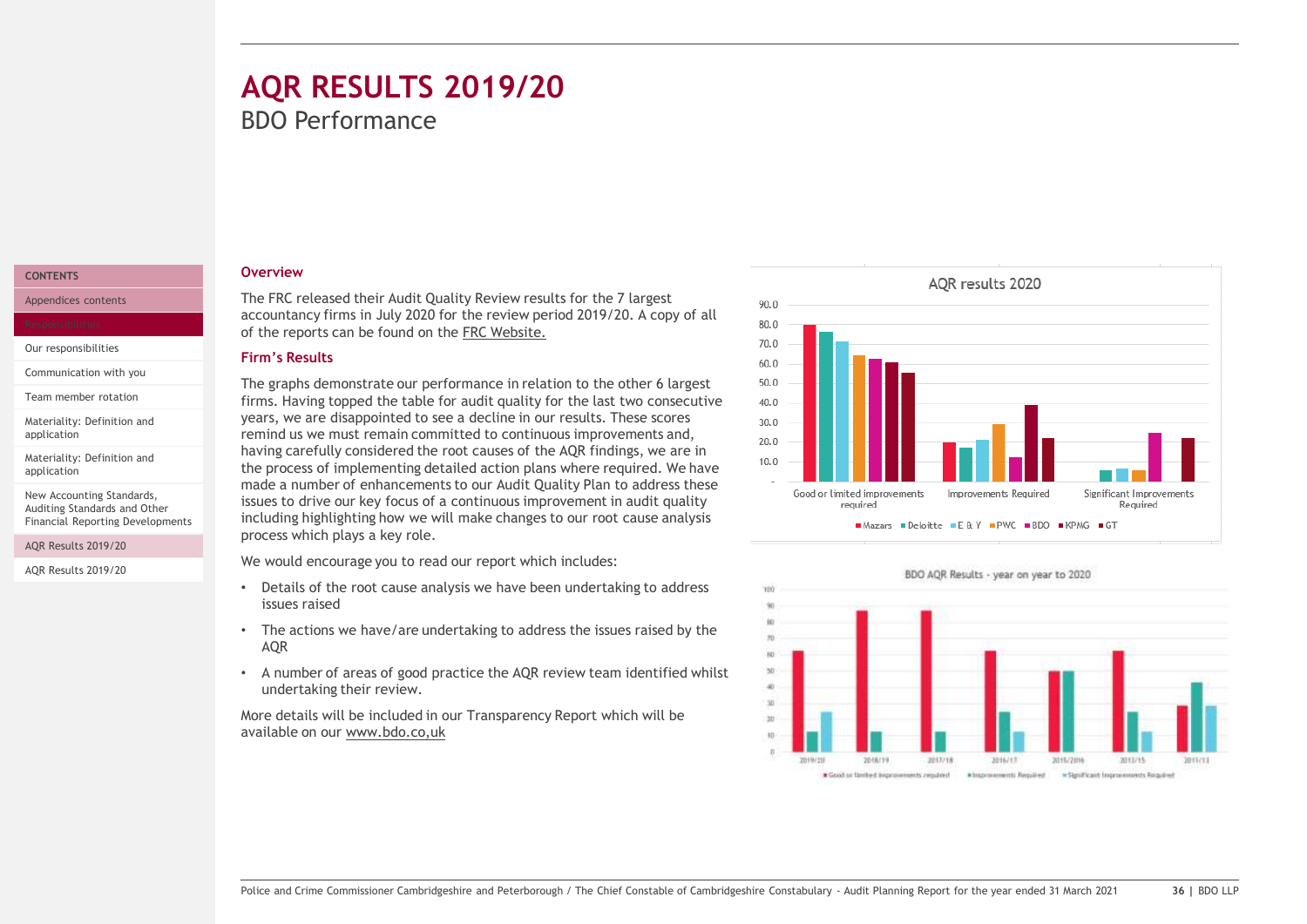### <span id="page-36-0"></span>**AQR RESULTS 2019/20** BDO Performance

#### **[CONTENTS](#page-1-0)**

[Appendices contents](#page-27-0)

[Our responsibilities](#page-29-0)

[Communication with you](#page-30-0)

[Team member rotation](#page-31-0)

[Materiality: Definition and](#page-32-0) application

[Materiality: Definition and](#page-33-0) application

New Accounting Standards, Auditing Standards and Other [Financial Reporting Developments](#page-34-0) 

[AQR Results 2019/20](#page-35-0)

[AQR Results 2019/20](#page-36-0)